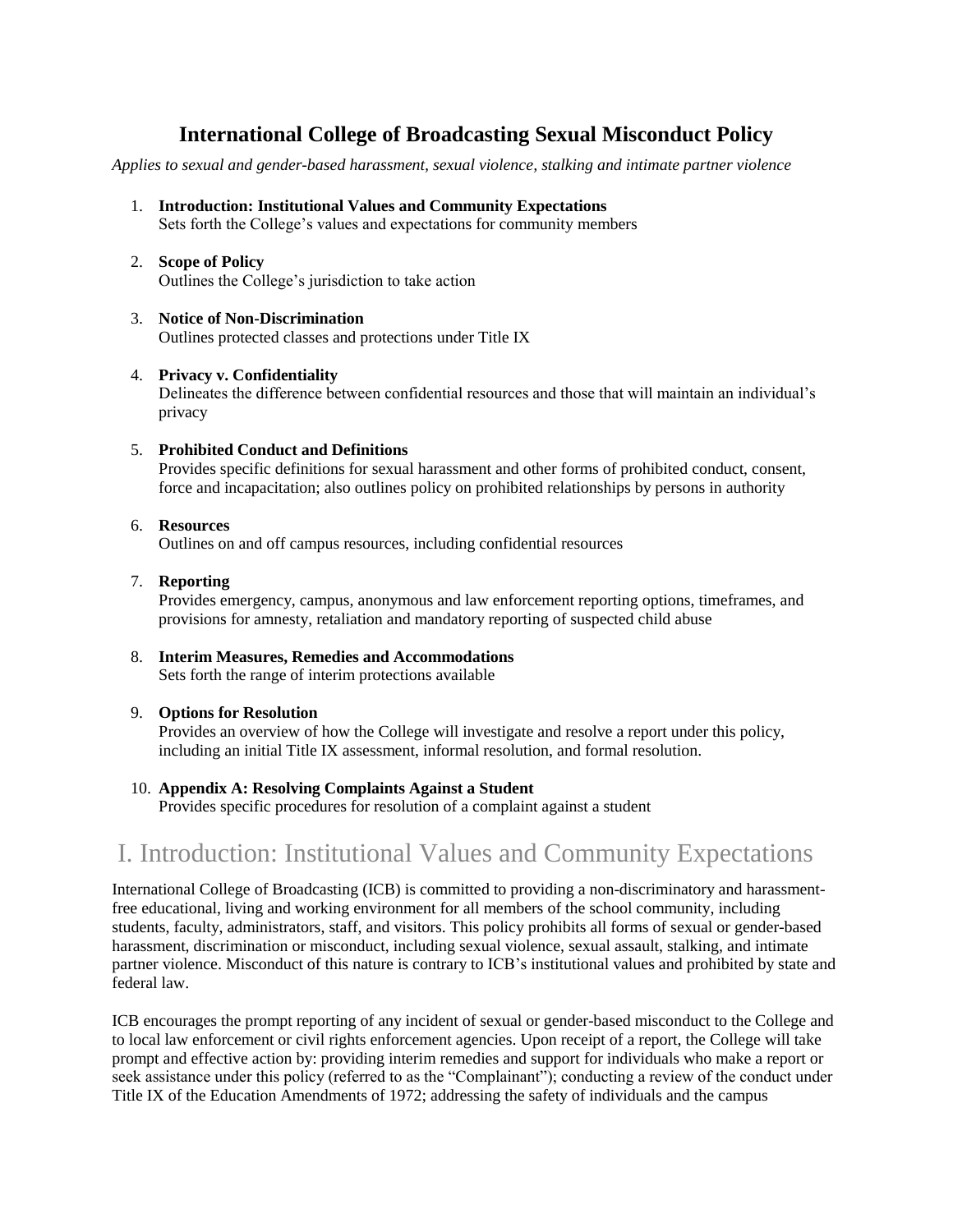community; and as warranted, pursuing resolution through informal measures or formal disciplinary action against the accused individual (referred to in this policy as the "Respondent"). The policy provides specific procedures for investigation and resolution based on the role of Respondent (student, staff or faculty).

All ICB community members are strongly encouraged to report information regarding any incident of sexual harassment, sexual violence, stalking or intimate partner violence directly to the Title IX Coordinator or a member of the Title IX team. The College cannot take appropriate action unless an incident of sexual harassment, sexual violence, stalking or intimate partner violence is reported to a "responsible employee" of the College.

All members of the ICB community are expected to conduct themselves in a manner that does not infringe upon the rights of others. The College will not tolerate sexual harassment, sexual violence, stalking and intimate partner violence. Any individual who is found to have violated this policy may face disciplinary sanctions up to and including expulsion or termination of employment.

This policy has been developed to reaffirm ICB's institutional values, to define community expectations, to provide recourse for those individuals whose rights have been violated, and to provide for fair and equitable procedures for determining when this policy has been violated. The College is committed to fostering a climate free from sexual harassment, sexual violence, and intimate partner violence through clear and effective policies, a coordinated education and prevention program, and prompt and equitable procedures for resolution of complaints.

Retaliation against any person or group who makes a complaint, cooperates with an investigation, or participates in a grievance procedure is a violation of College policy. Retaliation should be reported promptly to the Title IX Coordinator for investigation, which may result in disciplinary action independent of any sanction or interim measures imposed in response to the underlying allegations of discrimination and/or harassment.

The College encourages all members of our community to participate in the process of creating a safe, welcoming and respectful environment on campus. In particular, the College expects that all ICB community members will take reasonable and prudent actions to prevent or stop an act of sexual misconduct. Taking action may include direct intervention when safe to do so, enlisting the assistance of friends, contacting law enforcement, or seeking assistance from a person in authority. Community members who chose to exercise this positive moral obligation will be supported by the College and protected from retaliation.

# II. Scope of Policy

The policy applies to all ICB community members, including students, faculty, administrators, staff, volunteers, vendors, independent contractors, visitors and any individuals regularly or temporarily employed, studying, living, visiting, conducting business or having any official capacity with the College or on College property.

This policy is intended to protect and guide individuals who have been affected by sexual harassment, sexual violence, stalking or intimate partner violence, whether as a Complainant, a Respondent, or a third party, and to provide fair and equitable procedures for investigation and resolution of reports.

When used in this policy, Complainant refers to the individual who identifies him/herself as being a victim or survivor of sexual harassment, sexual violence, stalking or intimate partner violence. A Respondent refers to the individual who has been accused of prohibited conduct under this policy. A third party refers to any other participant in the process, including a witness to the incident or an individual who makes a report on behalf of someone else.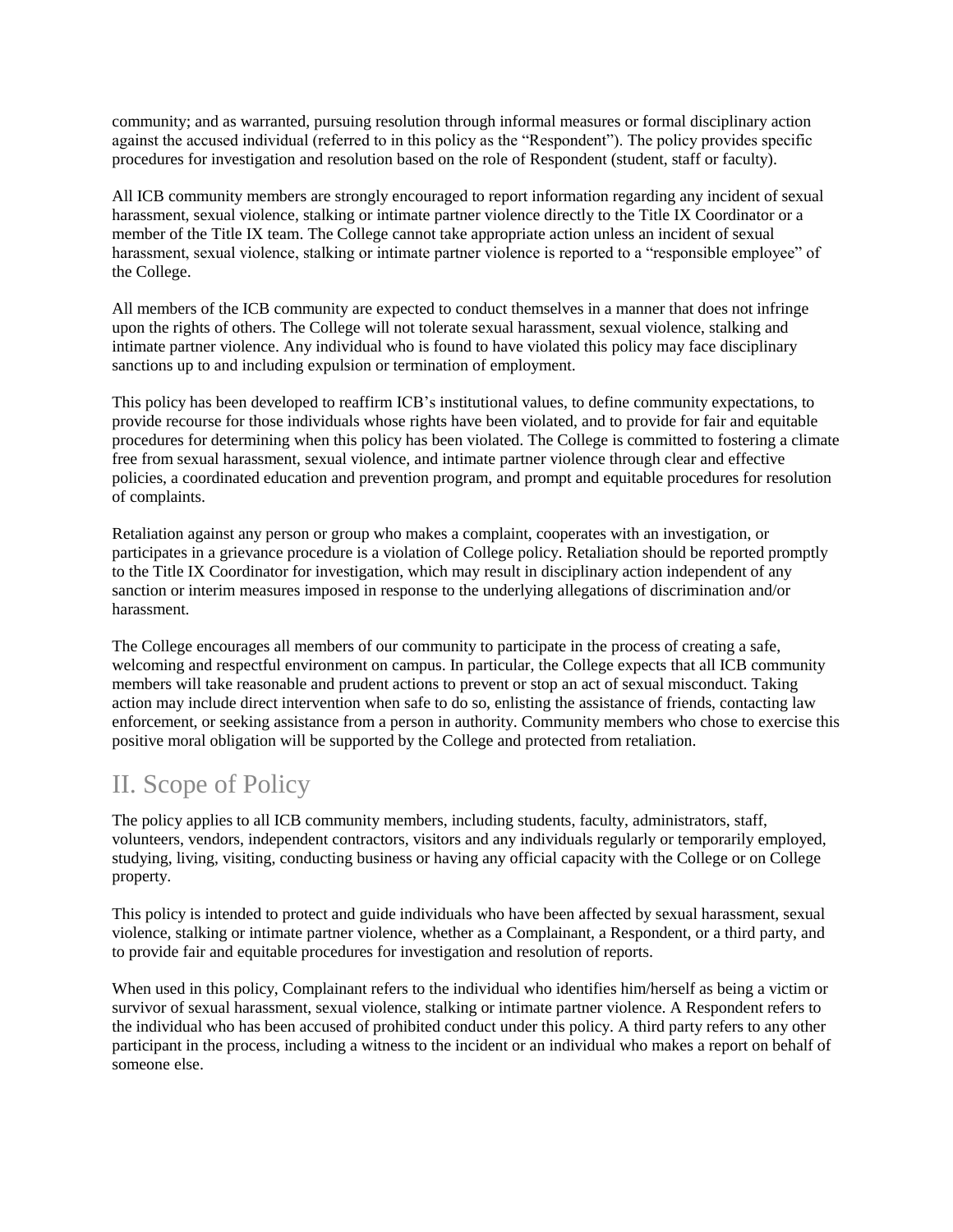All ICB community members are required to follow College policies and local, state, and federal law. This policy applies to conduct occurring on ICB property or at College-sanctioned events or programs that take place off campus, including internship programs. In situations in which both the Complainant and Respondent are members of the ICB community, this policy will apply regardless of the location of the incident. In particular, off campus conduct that is likely to have a substantial adverse effect on, or poses a threat of danger to, any member of the ICB community or ICB is covered under this policy.

A Complainant is encouraged to report misconduct regardless of where the incident occurred, or who committed it. Even if the College does not have jurisdiction over the Respondent, the College will still take prompt action to provide for the safety and well-being of the Complainant and the broader campus community.

# III. Notice of Non-Discrimination

The College does not permit discrimination or harassment in its programs and activities on the basis of race, color, national origin, ancestry, sex, gender, gender identification, sexual orientation, disability, age, religion, physical and/or mental disability, medical condition, veteran status, marital status or any other characteristic protected by institutional policy or state, local, or federal law.

This policy addresses all forms of sexual discrimination, including sexual harassment, sexual violence and intimate partner violence. ICB College does not discriminate on the basis of sex in its educational, extracurricular, athletic, or other programs or in the context of employment. Sex discrimination is prohibited by Title IX of the Education Amendments of 1972, a federal law that provides that:

No person in the United States shall, on the basis of sex, be excluded from participation in, be denied the benefits of, or be subjected to discrimination under any education program or activity receiving Federal financial assistance.

Sexual harassment is also prohibited under Title VII of the Civil Rights Act of 1964 and other applicable statutes.

This policy prohibits sexual harassment, sexual violence, stalking and intimate partner violence against ICB community members of any gender, gender identity, gender expression or sexual orientation. This policy also prohibits gender-based harassment that does not involve conduct of a sexual nature.

The College, as an educational community, will respond promptly and equitably to reports of sexual harassment, sexual violence, stalking and intimate partner violence in order to eliminate the harassment, prevent its recurrence, and address its effects on any individual or the community.

The College has designated Eric Clark to serve as the College's Title IX Coordinator. The Title IX Coordinator oversees the College's centralized review, investigation, and resolution of reports of sexual harassment, sexual violence and intimate partner violence. The Coordinator also oversees the College's overall compliance with Title IX.

The Title IX Coordinator is:

- Responsible for oversight of the investigation and resolution of all reports of sexual harassment, sexual violence and intimate partner violence involving students, staff, administrators, faculty, vendors, and visitors;
- Assisted by designated Deputy Title IX Coordinators in student affairs, human resources, and the faculty, and by a Title IX team as detailed in this policy. These Deputy Title IX Coordinators have a shared responsibility for supporting the Title IX Coordinator and are accessible to any member of the community for consultation and guidance;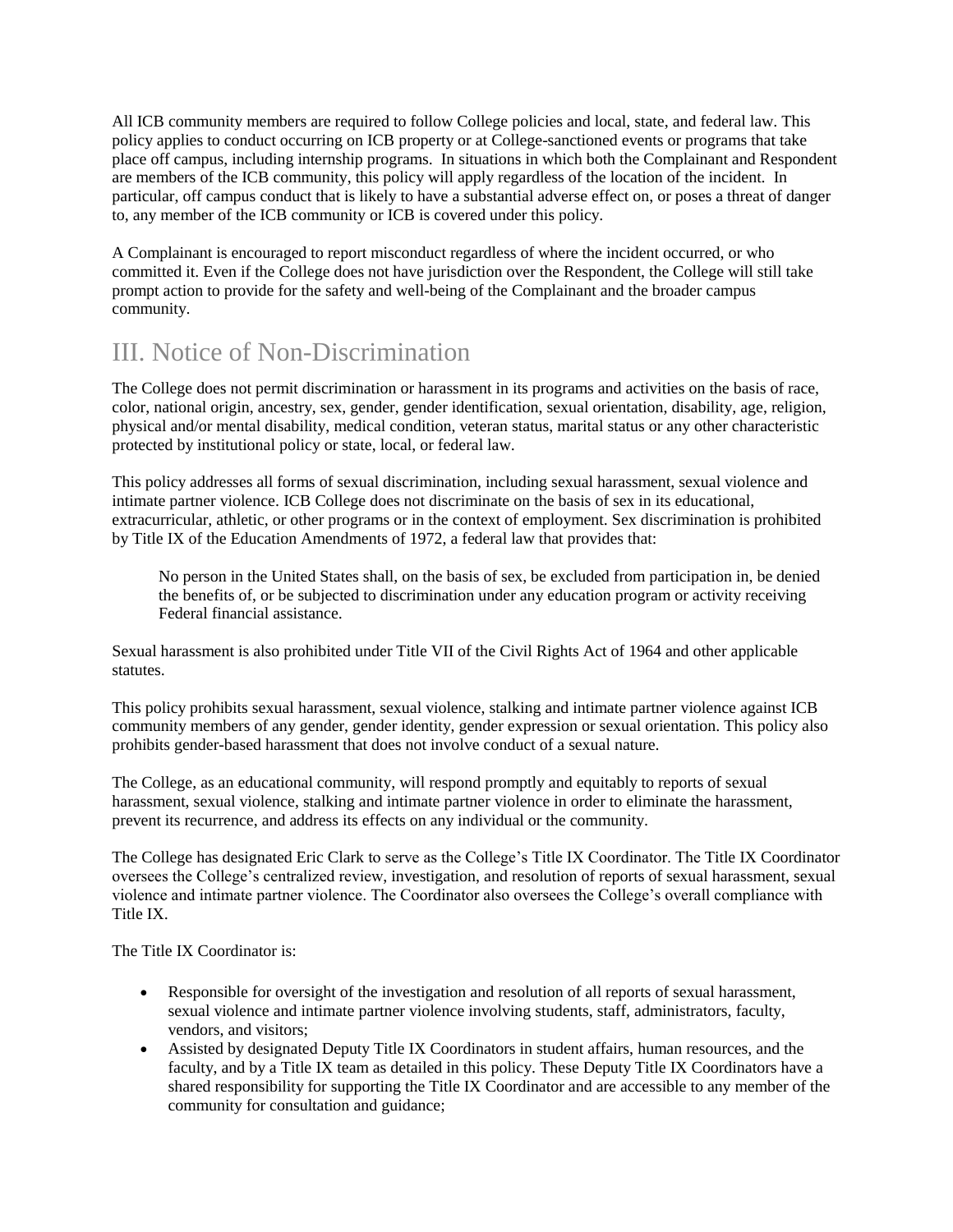- Knowledgeable and trained in College policies and procedures and relevant state and federal laws;
- Available to advise any individual, including a Complainant, a Respondent or a third party, about the courses of action available at the College, both informally and formally, and in the community;
- Available to provide assistance to any College employee regarding how to respond appropriately to a report of sexual harassment, sexual violence, stalking or intimate partner violence;
- Responsible for monitoring full compliance with all procedural requirements and time frames outlined in this policy; and
- Responsible for training, prevention and education efforts and periodic reviews of climate and culture.

The Title IX Coordinator is supported by the Title IX team. Members of this interdepartmental team include the Title IX Coordinator, Title IX Deputy Coordinators, and the Chief of Campus Safety. In addition, based on the role of the Complainant and the Respondent, the members of the team could include other members of the administrative staff. Composition of the team will be limited to a small circle of individuals who "need to know" in order to implement procedures under this policy.

Inquiries or complaints concerning the application of Title IX may be referred to the College's Title IX Coordinator, Deputy Title IX Coordinators and/or to the U.S. Department of Education's Office for Civil Rights: Eric Clark, Title IX Coordinator, 937-258-8251, eric.clark@icb.edu

Inquiries involving employees may also be referred to:

#### **United States Equal Employment Opportunity Commission**

Roybal Federal Building 255 East Temple St., 4th Floor Los Angeles, CA 90012 1-800-699-4000

# IV. Privacy vs. Confidentiality

The College is committed to protecting the privacy of all individuals involved in a report of sexual harassment, sexual violence, stalking or intimate partner violence. All College employees who are involved in the College's Title IX response, including the Title IX Coordinator, investigators, and hearing panel members, receive specific instruction about respecting and safeguarding private information. Throughout the process, every effort will be made to protect the privacy interests of all individuals involved in a manner consistent with the need for a thorough review of the report.

Privacy and confidentiality have distinct meanings under this policy.

**Privacy:** Privacy generally means that information related to a report of misconduct will only be shared with a limited circle of individuals. The use of this information is limited to those College employees who "need to know" in order to assist in the active review, investigation or resolution of the report. While not bound by confidentiality, these individuals will be discreet and respect the privacy of all individuals involved in the process.

**Confidentiality:** Confidentiality means that information shared by an individual with designated campus or community professionals cannot be revealed to any other individual without the express permission of the individual. These campus and community professionals include mental health providers, ordained clergy, rape crisis counselors and attorneys, all of whom have legally protected confidentiality. These individuals are prohibited from breaking confidentiality unless there is an imminent threat of harm to self or others.

An individual who seeks completely confidential assistance may do so by speaking with professionals who have a legally protected confidentiality. On campus, Confidential Resources available to students from the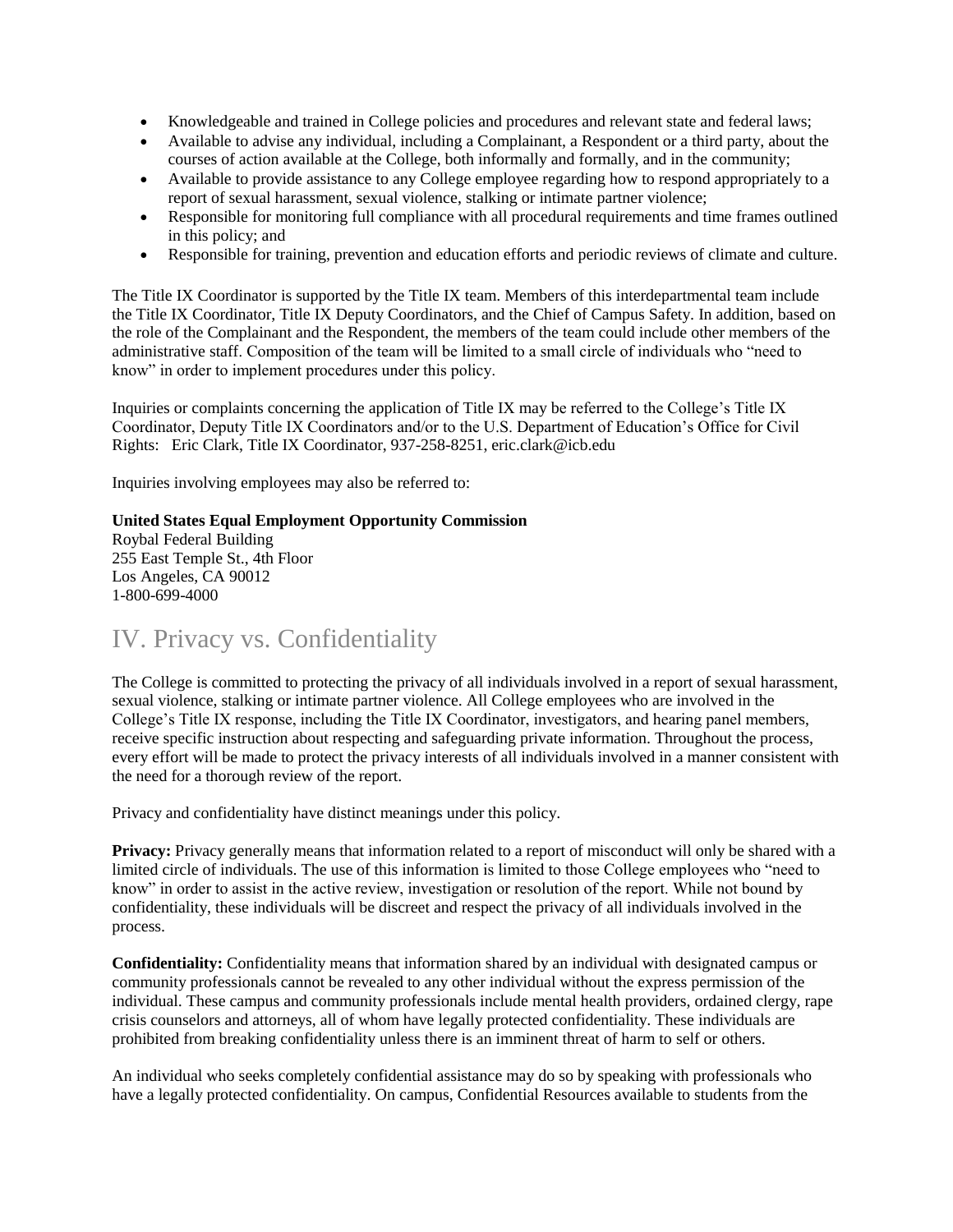Title IX coordinator. Employees may access confidential assistance through the School Director or President. Information shared with these resources will remain confidential and will not be shared with the College or anyone else without express permission of the individual seeking services. When a report involves suspected abuse of a minor under the age of 18, these confidential resources are required by state law to notify child protective services and/or local law enforcement.

An individual may also seek assistance from a medical provider. In general, the disclosure of private information contained in medical records is protected by the Health Insurance Portability and Accountability Act (HIPAA). In the context of sexual violence, however, medical providers in Ohio are required to notify law enforcement if a patient tells personnel s/he has experienced sexual assault. The patient has the right to request that a survivor advocate be present and to request that law enforcement not pursue a criminal charge. Neither campus nor community medical providers will notify the College of the report.

**Responsible Employees:** In general, most College employees do not have legally protected confidentiality. Under Title IX, a College is required to take immediate and corrective action if a "responsible employee" knew or, in the exercise of reasonable care, should have known about sexual or gender-based harassment that creates a hostile environment. A "responsible employee" includes any employee who:

- Has the authority to take action to redress the harassment;
- Has the duty to report to appropriate school officials sexual harassment or any other misconduct by students or employees; or
- A student could reasonably believe has the authority or responsibility to take action.

Using this lens, employees with supervisory and leadership responsibilities on campus are considered "responsible employees." This includes, for example, faculty, coaches, administrators, and Resident Advisors.

The College requires that all "responsible employees" share a report of misconduct with the Title IX Coordinator or a member of the Title IX team.

The Title IX team, under the guidance of the Title IX Coordinator, will conduct an initial assessment of the conduct, the Complainant's expressed preferences, if any, as to course of action, and the necessity for any interim remedies or accommodations to protect the safety of the Complainant or the community.

**Request for Confidentiality:** Where a Complainant requests that his/her name or other identifiable information not be shared with the Respondent or that no formal action be taken, the College will balance this request with its dual obligation to provide a safe and non-discriminatory environment for all College community members and to remain true to principles of fundamental fairness that require notice and an opportunity to respond before action is taken against a Respondent. In making this determination, the College may consider the seriousness of the conduct, the respective ages and roles of the Complainant and Respondent, whether there have been other complaints or reports of harassment or misconduct against the Respondent, and the rights of the Respondent to receive notice and relevant information before disciplinary action is sought.

The College will take all reasonable steps to investigate and respond to the complaint consistent with the request for confidentiality or request not to pursue an investigation, but its ability to do so may be limited based on the nature of the request by the Complainant. Where the College is unable to take action consistent with the request of the Complainant, the Title IX Coordinator or a member of the Title IX team will inform the Complainant about the chosen course of action, which may include the College seeking disciplinary action against a Respondent. Alternatively, the course of action may also include steps to limit the effects of the alleged harassment and prevent its recurrence that do not involve formal disciplinary action against a Respondent or revealing the identity of the Complainant.

**Timely Warning:** If a report of misconduct discloses a serious or continuing threat to the ICB community, the College may issue a campus wide timely warning (which can take the form of an email to campus) to protect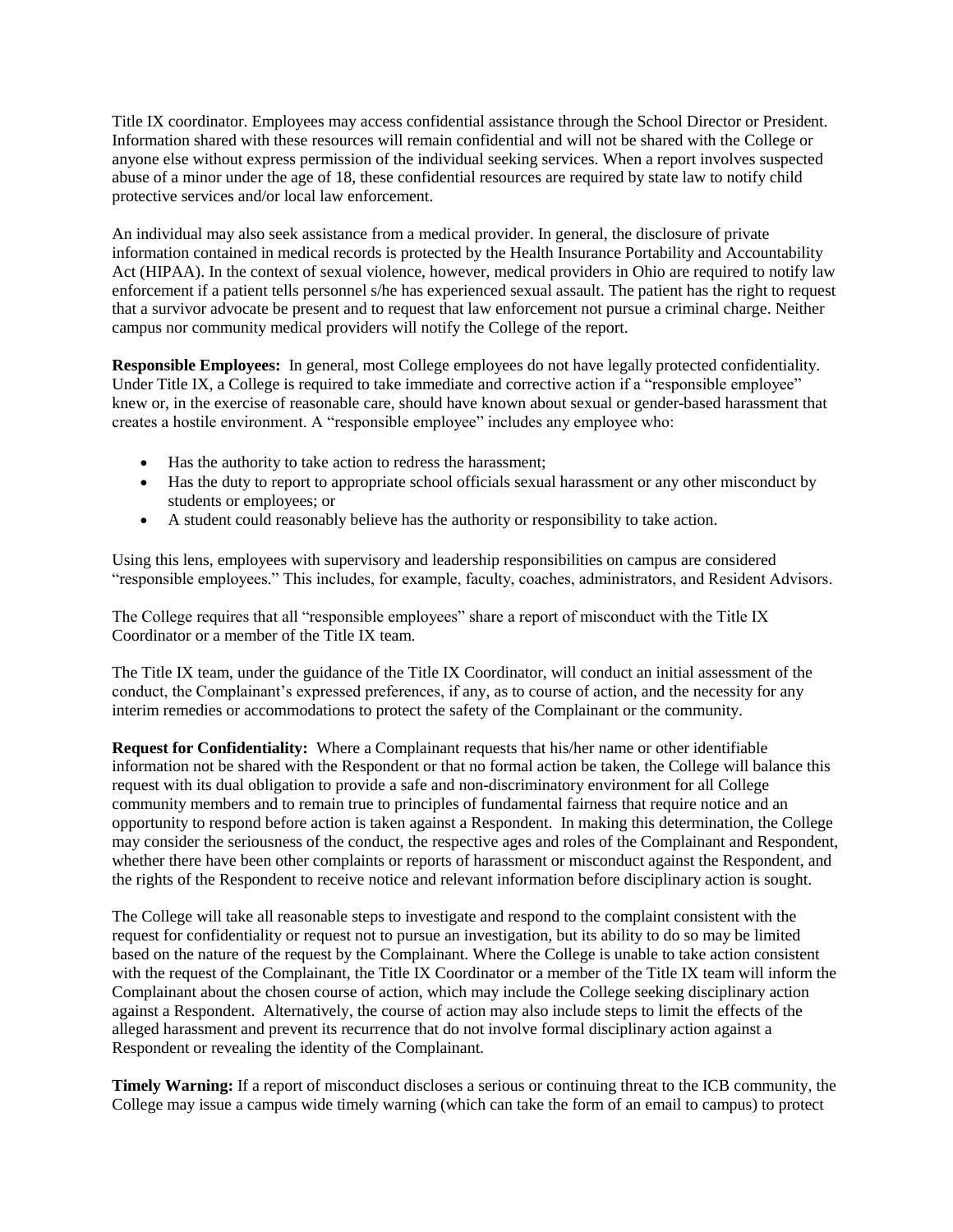the health or safety of the community. The timely warning will not include any identifying information about the Complainant. Even where there is no imminent threat, the College may send campus-wide e-mail notifications on all reported sexual misconduct.

At no time will the College release the name of the Complainant to the general public without the express consent of the Complainant. The release of the Respondent's name to the general public is guided by Family Educational Rights and Privacy Act (FERPA) and the Clery Act.

All College proceedings are conducted in compliance with the requirements of FERPA, the Clery Act, Title IX, and state and federal law. No information shall be released from such proceedings except as required or permitted by law and College policy.

# V. Prohibited Conduct and Definitions

The College prohibits all forms of sexual and gender-based harassment, including sexual violence and intimate partner violence. Each of these terms encompasses a broad range of behavior. In general, sexual violence refers to physical sexual acts perpetrated against a person's will or where a person is incapable of giving consent due to incapacitation. Intimate partner violence refers to any act of violence or threatened act of violence, sexual or otherwise, against a person who is or has been involved in a sexual, dating, domestic or other intimate relationship with that person.

Within these broad categories, the College prohibits the following specific conduct:

## **A. Sexual Harassment**

**Sexual Harassment:** Any unwelcome sexual advance, request for sexual favors, or other unwelcome verbal or physical conduct of a sexual nature when:

(1) Submission to or rejection of such conduct is made, either explicitly or implicitly, a term or condition of an individual's employment, evaluation of academic work, or participation in any aspect of a College program or activity; *or*

(2) Submission to or rejection of such conduct by an individual is used as the basis for decisions affecting the individual; or

(3) Such conduct has the purpose or effect of unreasonably interfering with an individual's work or academic performance, i.e. it is sufficiently serious, pervasive or persistent as to create an intimidating, hostile, humiliating, demeaning, or sexually offensive working, academic, residential, or social environment under both a subjective and objective standard.

A single isolated incident of sexual harassment may create a hostile environment if the incident is sufficiently severe. The more severe the conduct, the less need there is to show a repetitive series of incidents to create a hostile environment, particularly if the harassment is physical.

Sexual harassment also includes gender-based harassment, which may include acts of verbal, nonverbal, or physical aggression, intimidation, or hostility based on sex or sex stereotyping, even if those acts do not involve conduct of a sexual nature.

Sexual harassment:

 May be blatant and intentional and involve an overt action, a threat or reprisal, or may be subtle and indirect, with a coercive aspect that is unstated.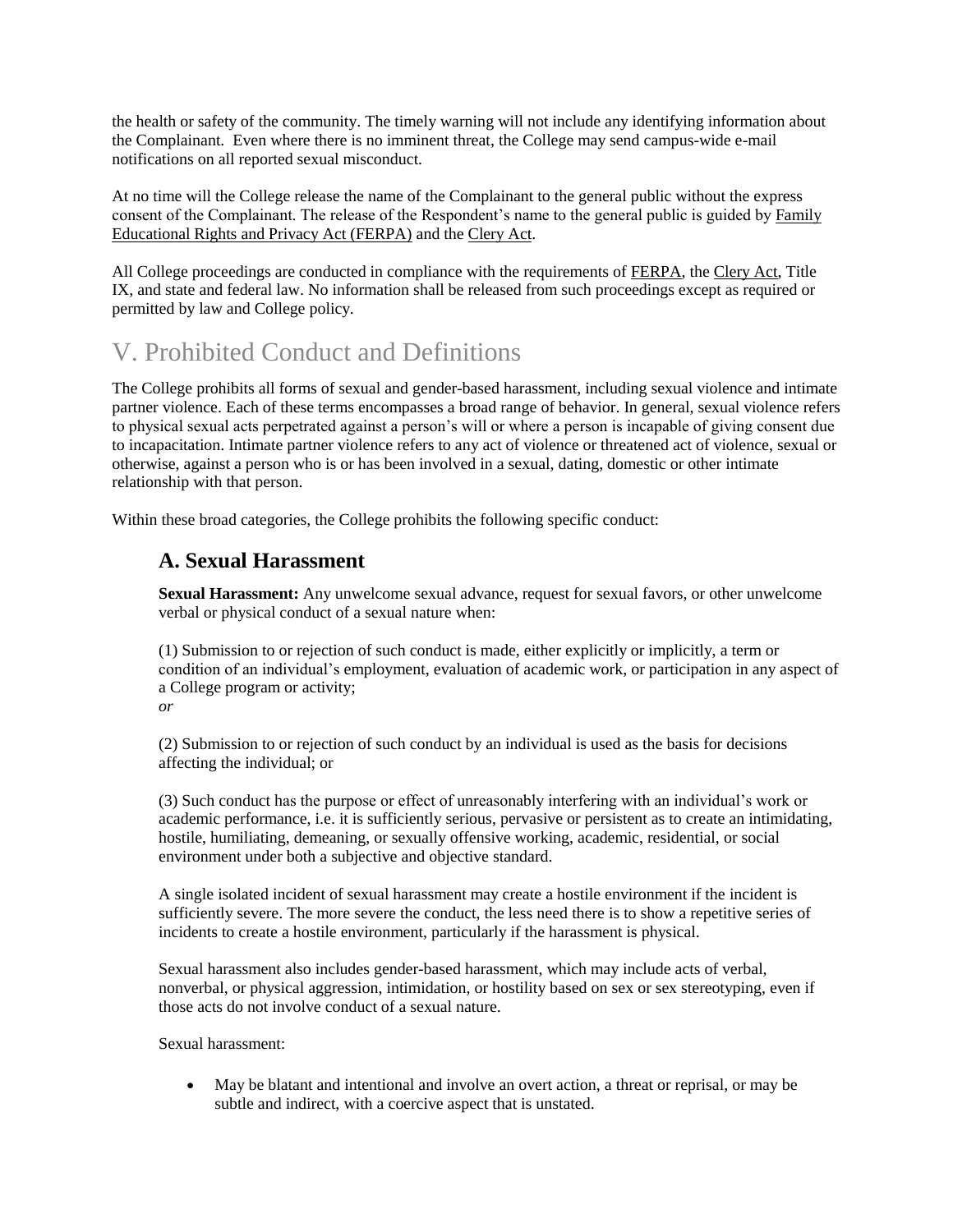- Does NOT have to include intent to harm, be directed at a specific target, or involve repeated incidents.
- May be committed by anyone, regardless of gender, age, position or authority. While there is often a power differential between two persons, perhaps due to differences in age, social, educational or employment relationships, harassment can occur in any context.
- May be committed by a stranger, an acquaintance, or someone with whom the complainant has an intimate or sexual relationship.
- May be committed by or against an individual or may be a result of the actions of an organization or group.
- May occur by or against an individual of any sex, gender identity, gender expression or sexual orientation.
- May occur in the classroom, in the workplace, in residential settings, or in any other setting.
- May be a one-time event or can be part of a pattern of behavior.
- May be committed in the presence of others or when the parties are alone.
- May affect the Complainant and/or third parties who witness or observe harassment and are affected by it.

Examples of conduct that may constitute sexual harassment as defined above may include a severe, persistent or pervasive pattern of unwelcome conduct that includes one or more of the following:

- Physical conduct:
	- o Unwelcome touching, sexual/physical assault, impeding, restraining, or blocking movements
	- o Unwanted sexual advances within the employment context
- Verbal conduct:
	- o Making or using derogatory comments, epithets, slurs or humor
	- o Verbal abuse of a sexual nature, graphic verbal commentaries about an individual's body, sexually degrading words used to describe an individual, suggestive or obscene letters, notes or invitations
	- o Objectively offensive comments of a sexual nature, including persistent or pervasive sexually explicit statements, questions, jokes, or anecdotes
- Visual conduct:
	- o Leering, making sexual gestures, displaying of suggestive objects or pictures, cartoon or posters in a public space or forum
	- o Severe, persistent, or pervasive visual displays of suggestive, erotic, or degrading sexually oriented images that are not pedagogically appropriate
- Written conduct: letters, notes or electronic communications containing comments, words, or images described above
- Quid pro quo conduct:
	- o Direct propositions of a sexual nature between those for whom a power imbalance or supervisory or other authority relationship exists
	- o Offering employment benefits in exchange for sexual favors
	- o Making submission to sexual advances an actual or implied condition of employment, work status, promotion, grades, or letters of recommendation, including subtle pressure for sexual activity, an element of which may be repeated requests for private meetings with no academic or work purpose
	- o Making or threatening reprisals after a negative response to sexual advances

#### **B. Other Forms of Prohibited Conduct**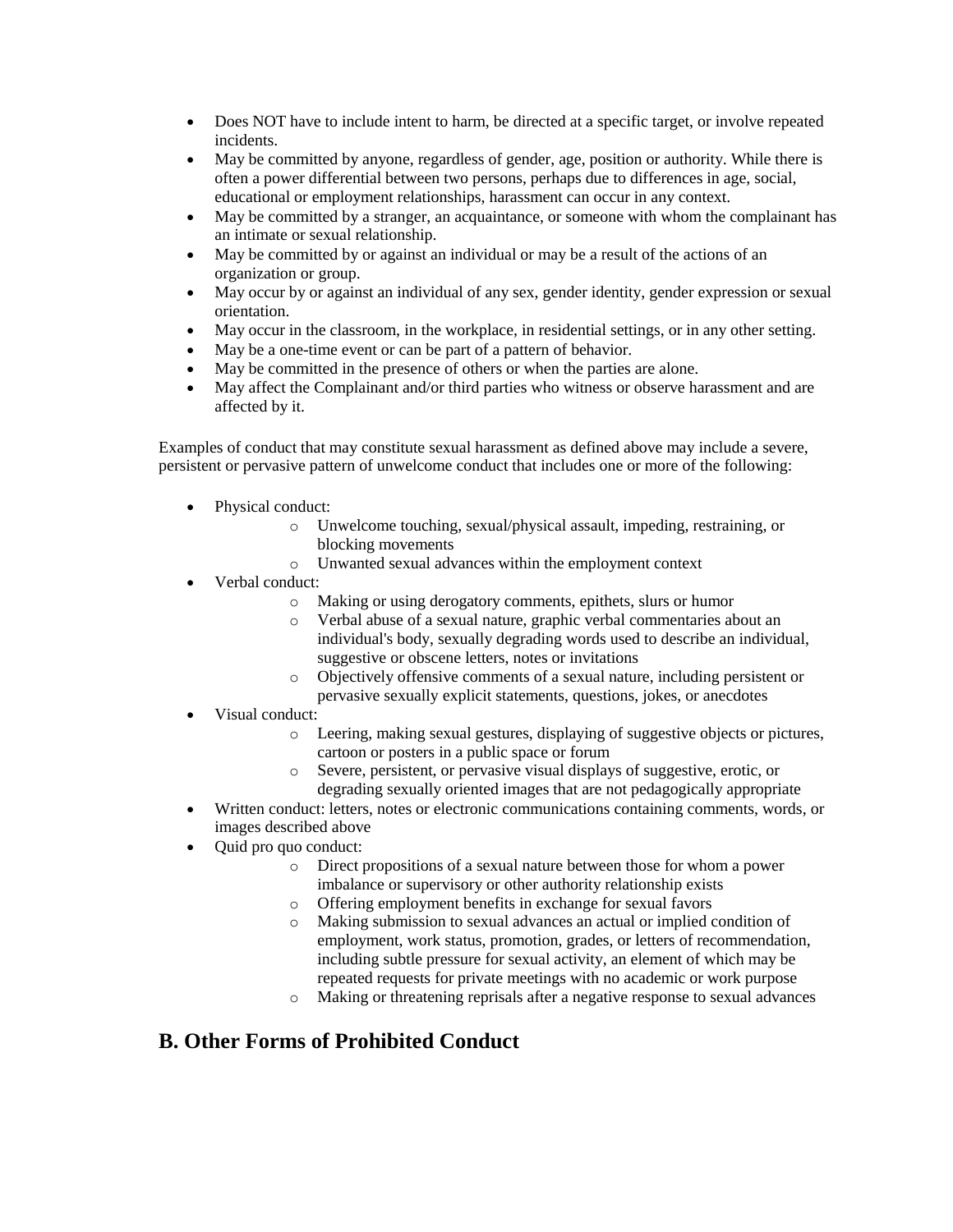The following forms of conduct fall under the broad definition of sexual harassment, and are specifically prohibited under this policy. The College will treat attempts to commit any prohibited conduct as if those attempts had been completed.

**Sexual Assault:** Having or attempting to have sexual intercourse with another individual:

- By force or threat of force;
- Without effective consent; or
- Where that individual is incapacitated.

*Sexual intercourse* includes vaginal or anal penetration, however slight, with a body part (e.g., penis, tongue, finger, hand) or object, or oral penetration involving mouth to genital contact.

*This definition tracks the FBI's Uniform Crime Report definition of rape: "the penetration, no matter how slight, of the vagina or anus with any body part or object, or oral penetration by a sex organ of another person, without the consent of the victim." Under many state laws, including Ohio, however, rape definitions differ in that they require proof of an element of force or threat of force. Our definition incorporates both.*

**Non-Consensual Sexual Contact:** Having sexual contact with another individual:

- By force or threat of force;
- Without effective consent; or
- Where that individual is incapacitated.

Sexual contact includes intentional contact with the intimate parts of another, causing another to touch one's intimate parts, or disrobing or exposure of another without permission. Intimate parts may include the breasts, genitals, buttocks, groin, mouth or any other part of the body that is touched in a sexual manner.

**Sexual Exploitation:** Occurs when an individual takes non-consensual or abusive sexual advantage of another for one's own advantage or benefit, or to benefit or advantage anyone other than the one being exploited. Examples of sexual exploitation include, but are not limited to:

- *surreptitiously observing another individual's nudity or sexual activity or allowing another to observe consensual sexual activity without the knowledge and consent of all parties involved;*
- *non-consensual sharing or streaming of images, photography, video, or audio recording of sexual activity or nudity, or distribution of such without the knowledge and consent of all parties involved;*
- *exposing one's genitals or inducing another to expose their own genitals in non-consensual circumstances;*
- *knowingly exposing another individual to a sexually transmitted disease or virus without his or her knowledge;*
- *sexually-based stalking and/or bullying; and*
- *inducing incapacitation for the purpose of making another person vulnerable to nonconsensual sexual activity.*

**Harm to Others**: Words or types of conduct that threaten or endanger the health or safety of any person including physical abuse, verbal abuse, threats, intimidation and/or harassment. Acts which constitute harm to others that are a form of intimate partner violence, or are based on sex or gender, will be resolved under the Sexual Harassment and Assault Policy.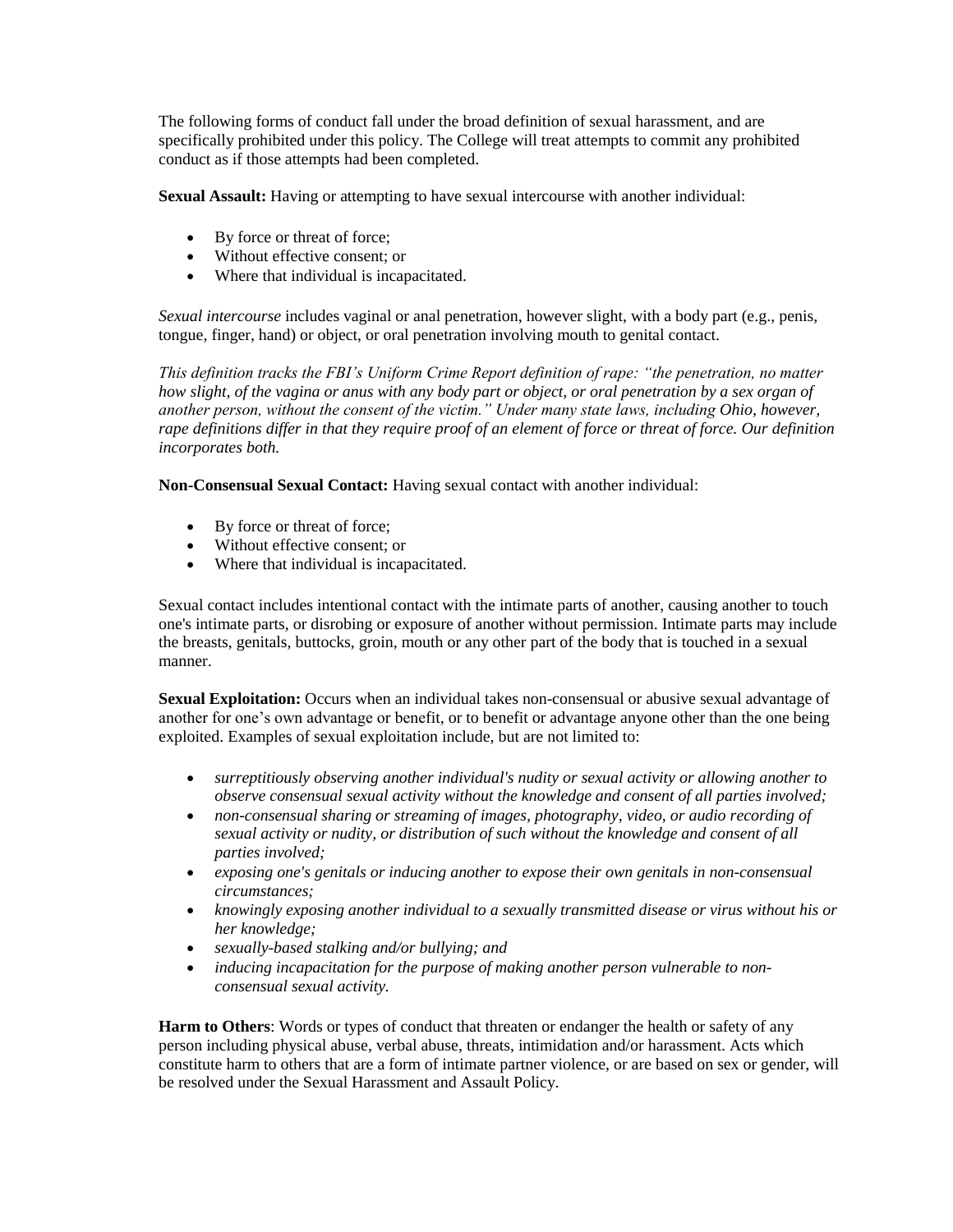**Stalking:** A course of physical or verbal conduct directed at another individual that could be reasonably regarded as likely to alarm, harass, or cause fear of harm or injury to that person or to a third party. A course of conduct consists of at least two acts. The feared harm or injury may be physical, emotional, or psychological, or related to the personal safety, property, education, or employment of that individual. Stalking includes cyber-stalking, a particular form of stalking in which electronic media such as the Internet, social networks, blogs, cell phones, texts, or other similar devices or forms of contact are used to pursue, harass, or to make unwelcome contact with another person in an unsolicited fashion.

**Retaliation:** Acts or attempts to retaliate or seek retribution against the Complainant, Respondent, or any individual or group of individuals involved in the complaint, investigation and/or resolution of an allegation of sexual misconduct. Retaliation can be committed by any individual or group of individuals, not just a Respondent or Complainant. Retaliation can take many forms, including threats, intimidation, pressuring, continued abuse, violence or other forms of harm to others.

#### **C. Consent: Force, Coercion, Incapacitation, Drugs and Alcohol**

**Consent:** Under Ohio law, consent means positive cooperation in act or attitude pursuant to an exercise of free will. The person must act freely and voluntarily and have knowledge of the nature of the act or transaction involved.

Consent consists of an affirmative, conscious decision by each participant to engage in mutually agreed-upon sexual activity. The following are essential elements of effective consent:

*Informed and reciprocal:* All parties must demonstrate a clear and mutual understanding of the nature and scope of the act to which they are consenting and a willingness to do the same thing, at the same time, in the same way.

*Freely and actively given:* Consent cannot be obtained through the use of force, coercion, threats, intimidation or pressuring, or by taking advantage of the incapacitation of another individual.

*Mutually understandable:* Communication regarding consent consists of mutually understandable words and/or actions that indicate an unambiguous willingness to engage in sexual activity. In the absence of clear communication or outward demonstration, there is no consent. Consent may not be inferred from silence, passivity, lack of resistance or lack of active response. An individual who does not physically resist or verbally refuse sexual activity is not necessarily giving consent. Relying solely upon non-verbal communication can lead to a false conclusion as to whether consent was sought or given.

*Not indefinite:* Consent may be withdrawn by any party at any time. Recognizing the dynamic nature of sexual activity, individuals choosing to engage in sexual activity must evaluate consent in an ongoing manner and communicate clearly throughout all stages of sexual activity. Withdrawal of consent can be an expressed "no" or can be based on an outward demonstration that conveys that an individual is hesitant, confused, uncertain or is no longer a mutual participant. Once consent is withdrawn, the sexual activity must cease immediately and all parties must obtain mutually expressed or clearly stated consent before continuing further sexual activity.

*Not unlimited:* Consent to one form of sexual contact does not constitute consent to all forms of sexual contact, nor does consent to sexual activity with one person constitute consent to activity with any other person. Each participant in a sexual encounter must consent to each form of sexual contact with each participant.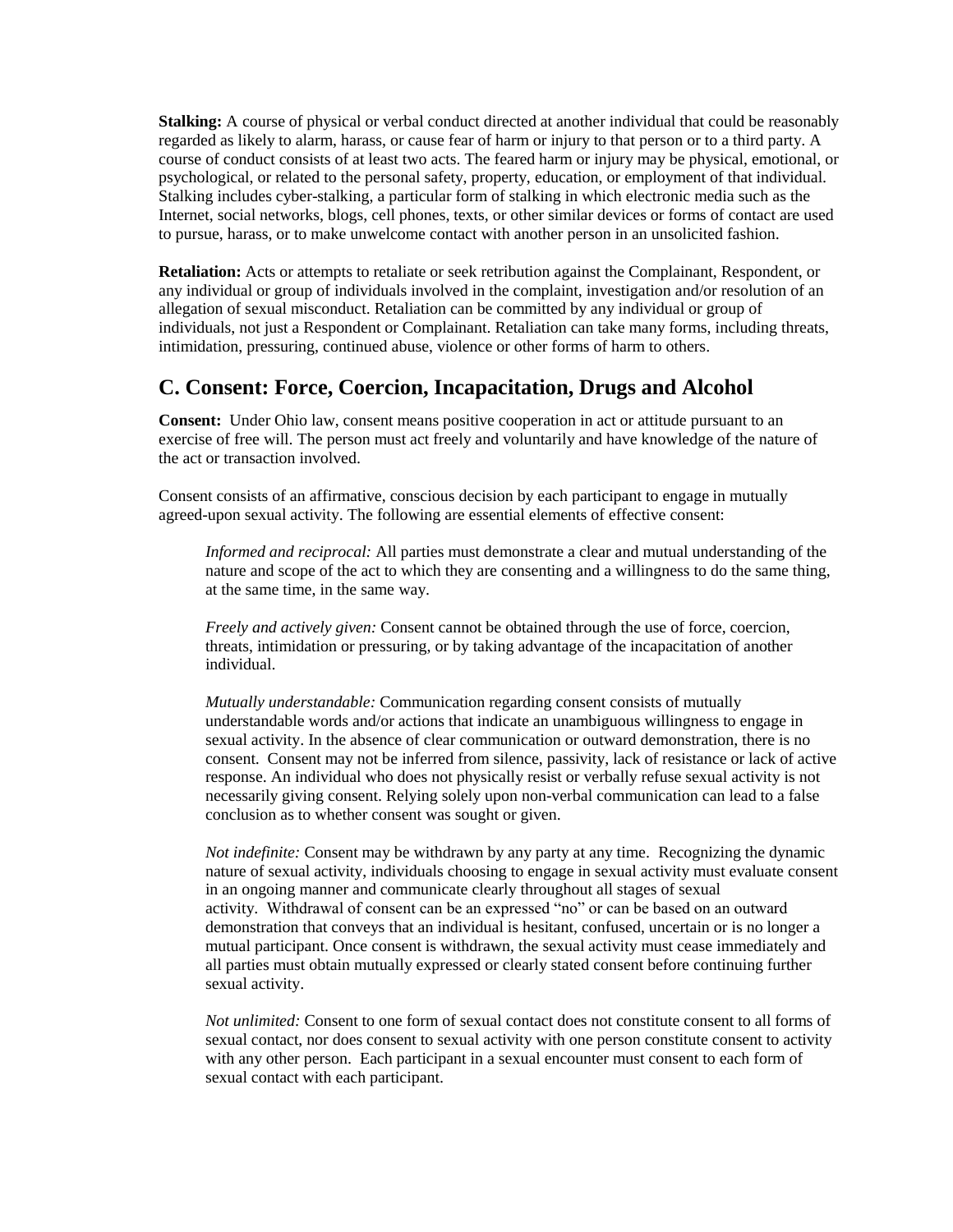Even in the context of a current or previous intimate relationship, each party must consent to each instance of sexual contact each time. The consent must be based on mutually understandable communication that clearly indicates a willingness to engage in sexual activity. The mere fact that there has been prior intimacy or sexual activity does not, by itself, imply consent to future acts.

**Force:** Force is the use or threat of physical violence or intimidation to overcome an individual's freedom of will to choose whether or not to participate in sexual activity. For the use of force to be demonstrated, there is no requirement that a Complainant resists the sexual advance or request. However, resistance by the Complainant will be viewed as a clear demonstration of non-consent.

**Coercion:** Coercion is the improper use of pressure to compel another individual to initiate or continue sexual activity against his/her will. Coercion can include a wide range of behaviors, including intimidation, manipulation, threats and blackmail. A person's words or conduct are sufficient to constitute coercion if they wrongfully impair another individual's freedom of will and ability to choose whether or not to engage in sexual activity. Examples of coercion include threatening to "out" someone based on sexual orientation, gender identity or gender expression and threatening to harm oneself if the other party does not engage in the sexual activity.

**Incapacitation:** Incapacitation is a state where an individual cannot make an informed and rational decision to engage in sexual activity because s/he lacks conscious knowledge of the nature of the act (e.g., to understand the who, what, when, where, why or how of the sexual interaction) and/or is physically helpless. An individual is incapacitated, and therefore unable to give consent, if s/he is asleep, unconscious, or otherwise unaware that sexual activity is occurring.

Incapacitation may result from the use of alcohol and/or drugs. Consumption of alcohol or other drugs alone is insufficient to establish incapacitation. The impact of alcohol and drugs varies from person to person, and evaluating incapacitation requires an assessment of how the consumption of alcohol and/or drugs impact an individual's:

- decision-making ability;
- awareness of consequences;
- ability to make informed judgments; or
- capacity to appreciate the nature and the quality of the act.

Evaluating incapacitation also requires an assessment of whether a Respondent knew or should have known, that the Complainant was incapacitated.

**Alcohol and Other Drugs:** In general, sexual contact while under the influence of alcohol or other drugs poses a risk to all parties. Alcohol and drugs impair a person's decision-making capacity, awareness of the consequences, and ability to make informed judgments. It is especially important, therefore, that anyone engaging in sexual activity be aware of the other person's level of intoxication. If there is any doubt as to the level or extent of the other individual's intoxication or impairment, the prudent course of action is to forgo or cease any sexual contact or activity.

Being intoxicated or impaired by drugs or alcohol is never an excuse for sexual harassment, sexual violence, stalking or intimate partner violence and does not diminish one's responsibility to obtain consent.

### **D. Intimate Partner Violence**

Intimate partner violence is often referred to as dating violence, domestic violence or relationship violence. Intimate partner violence includes any act of violence or threatened act of violence against a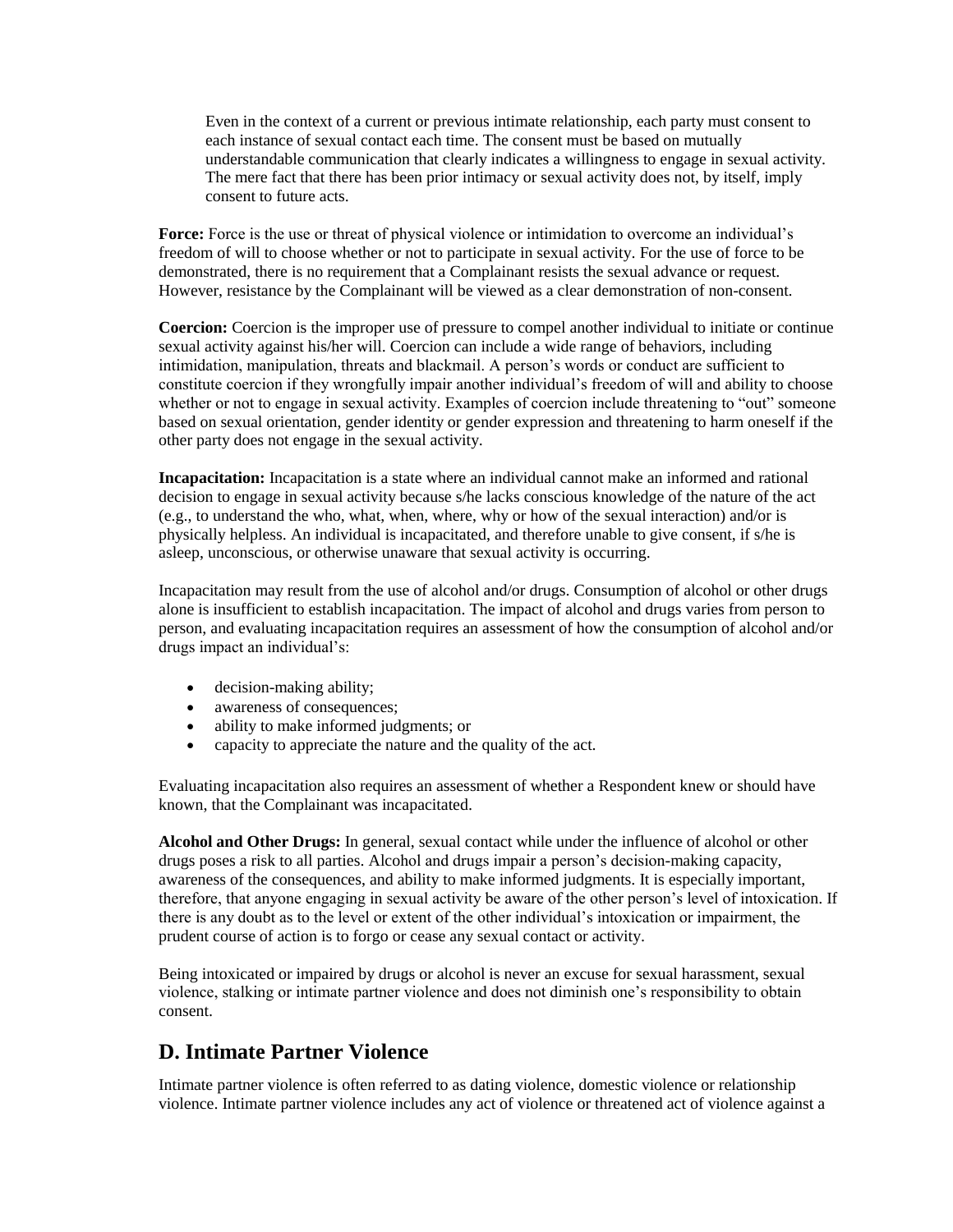person who is, or has been involved in, a sexual, dating, domestic or other intimate relationship with the Respondent. Intimate partner violence can encompass a broad range of behavior including, but not limited to, physical violence, sexual violence, emotional violence, and economic abuse. It may involve one act or an ongoing pattern of behavior. Intimate partner violence may take the form of threats, assault, property damage, violence or threat of violence to one's self, one's sexual or romantic partner or to the family members or friends of the sexual or romantic partner. Intimate partner violence affects individuals of all genders, gender identities, gender expressions, and sexual orientation and does not discriminate by racial, social, or economic background.

The College will not tolerate intimate partner violence of any form. For the purposes of this policy, the College does not define intimate partner violence as a distinct form of misconduct. Rather, the College recognizes that sexual harassment, sexual assault, sexual exploitation, harm to others, stalking, and retaliation all may be forms of intimate partner violence when committed by a person who is or has been involved in a sexual, dating or other social relationship of a romantic or intimate nature with the Complainant.

Under Clery and the Campus SaVE Act, the College will record and report all relevant incidents of intimate partner violence.

# **E. Prohibited Relationships by Persons in Authority**

Sexual or other intimate relationships in which one party maintains a direct supervisory or evaluative role over the other party are prohibited. In general, this includes all sexual or other intimate relationships between students and their employers, supervisors, professors, coaches, advisors or other College employees. Similarly, College employees (faculty and staff) who supervise or otherwise hold positions of authority over others are prohibited from having a sexual or other intimate relationship with an individual under his/her direct supervision.

The College does not wish to interfere with private choices regarding personal relationships when these relationships do not interfere with the goals and policies of the College. However, faculty, administrators, and others who educate, supervise, evaluate, employ, counsel, coach or otherwise guide students should understand the fundamentally asymmetrical nature of the relationship they have with students or subordinates. Intimate or sexual relationships where there is differential in power or authority produce risks for every member of our community and undermine the professionalism of faculty and supervisors. In either context, the unequal position of the parties presents an inherent element of risk and may raise sexual harassment concerns if one person in the relationship has the actual or apparent authority to supervise, evaluate, counsel, coach or otherwise make decisions or recommendations as to the other person in connection with his/her employment or education at the college.

Sexual relations between persons occupying asymmetrical positions of power, even when both consent, raise suspicions that the person in authority has violated standards of professional conduct and potentially subject the person in authority to charges of sexual harassment based on changes in the perspective of the individuals as to the consensual nature of the relationship. Similarly, these relationships may impact third parties based on perceived or actual favoritism or special treatment based on the relationship.

Therefore, persons with direct supervisory or evaluative responsibilities who contemplate beginning or are involved in such relationships are required to promptly: 1) discontinue any supervising role or relationship over the other person; and 2) report the circumstances to his/her own supervisor. Failure to fully or timely comply with these requirements is a violation of this policy, and the person in authority could be subject to disciplinary action, up to and including dismissal from employment by the College.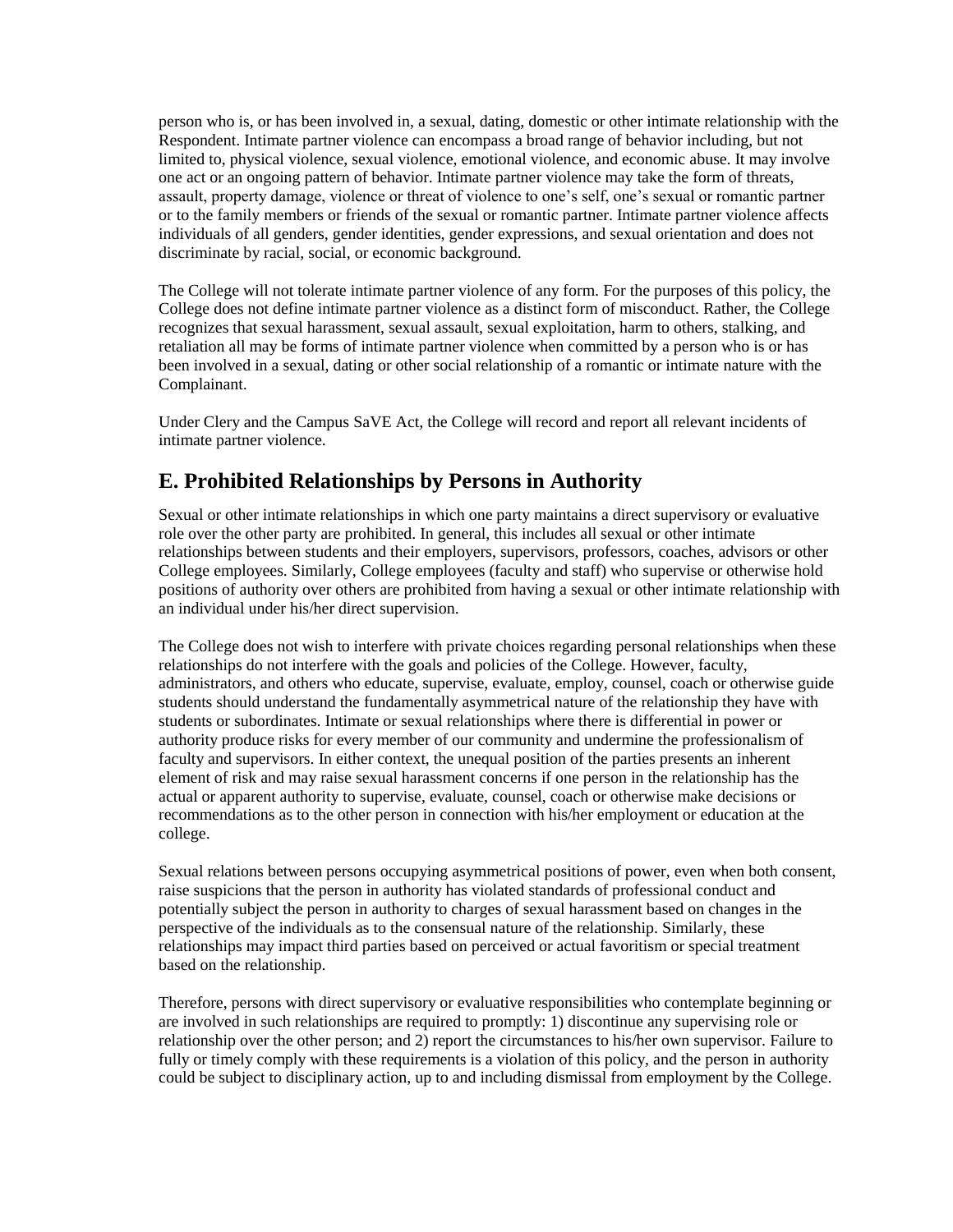Any individual may file a complaint alleging harassment or discrimination, including an aggrieved party outside the relationship affected by the perceived harassment or discrimination. Retaliation against persons who report concerns about consensual relationships is prohibited and constitutes a violation of this policy.

# VI. Resources

The College is committed to treating all members of the community with dignity, care and respect. Any individual who experiences or is affected by sexual harassment, sexual violence, stalking or intimate partner violence, whether as a Complainant, a Respondent, or a third party, will have equal access to support and counseling services through the College. Interim remedies are also available to all parties (see Section IX).

The College recognizes that deciding whether or not to make a report, either to the College or law enforcement, and choosing how to proceed can be difficult decisions. Making a report means telling someone in authority what happened, in person, by telephone, in writing or by email. All individuals are encouraged to seek the support of campus and community resources. These trained professionals can provide guidance in making decisions, information about available resources and procedural options, and assistance to either party in the event that a report and/or resolution under this policy is pursued. Individuals are encouraged to use all available resources on and off campus, regardless of when or where the incident occurred.

There are many resources available on campus and in the surrounding community. As detailed below, there are Confidential Resources which by law cannot share information without the consent of the individual seeking assistance. There are also a variety of College resources that will be discreet and private, but are not considered confidential. These resources will maintain the privacy of an individual's information within the limited circle of those involved in the resolution of a complaint under this policy. For more information about the difference between privacy and confidentiality, see Section IV.

# **A. Confidential Resources**

The College encourages all community members to make a prompt report of any incident of sexual harassment, sexual violence, stalking or intimate partner violence to local law enforcement and the College. For individuals who are not prepared to make a report, or who may be unsure what happened, but are still seeking information and support, there are several legally-protected confidential resources available as designated below. These confidential resources will not share information with the College or anyone else without the individual's permission.

#### **On Campus Confidential Resources:**

- **[Title](http://oxy.edu/office-title-ix) IX Coordinator Eric Clark** Available on weekdays during regular office hours to coordinate a fair and equitable response to reports of sexual misconduct. [eric.clark@icb.edu;](mailto:ruthjones@oxy.edu) 937-258-8251
- **Deputy Title IX Coordinator Kenneth Pyles** Available on weekdays during regular office hours. swackkid@yahoo.com; 937-258-8251

#### **Off Campus Confidential Resources:**

 **[Rape, Abuse and Incest National Network \(RAINN\)](http://www.rainn.org/)** A confidential, anonymous national sexual assault hotline. 1-(800) 656-4673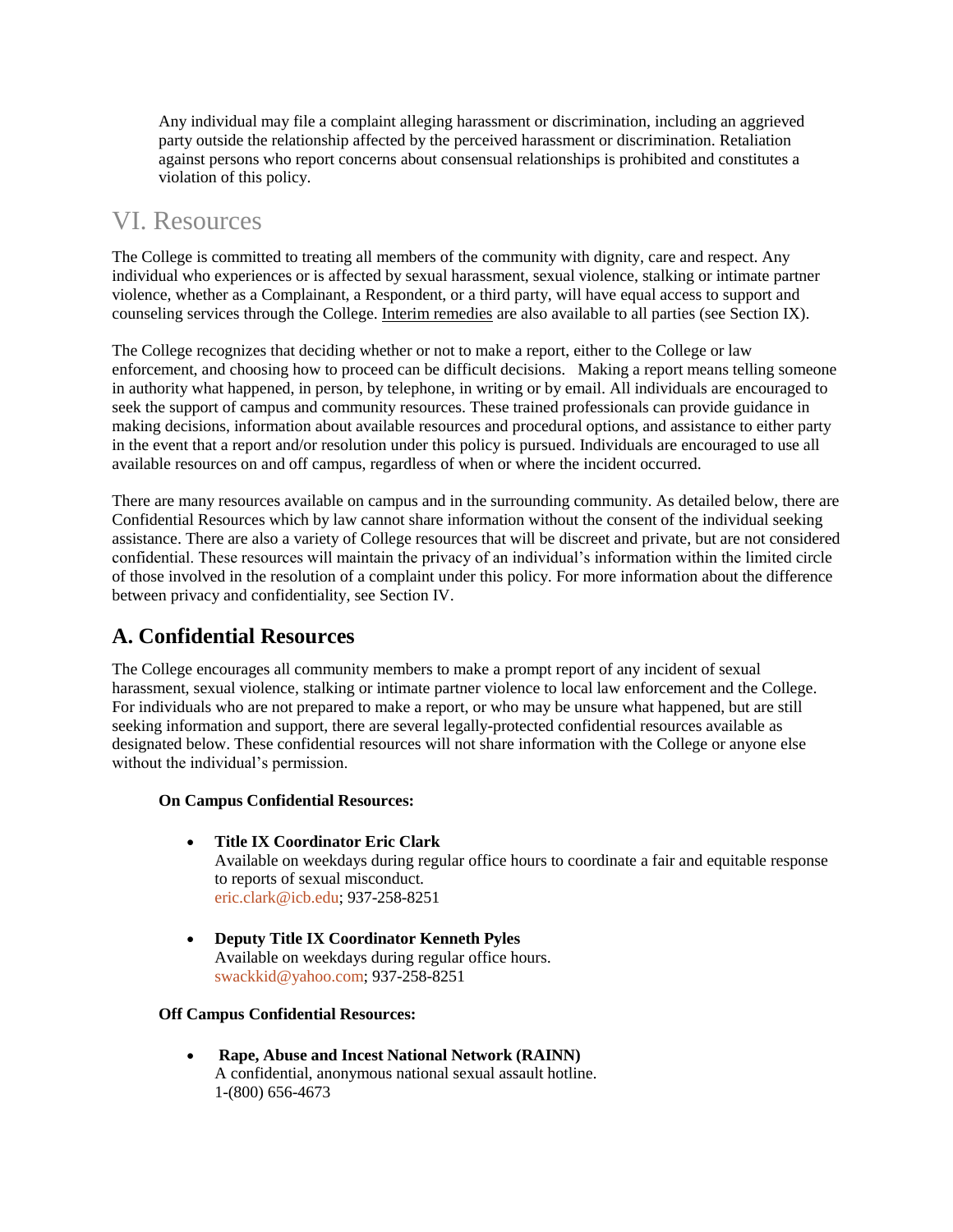#### **National Domestic Violence Hotline** 800-799-7233

## **B. Confidential\* Medical Resources**

\*In Ohio, medical providers (but not psychological counselors) are mandated by state law to notify law enforcement if a patient tells personnel s/he has experienced sexual assault. However, the patient has the right to request that a survivor advocate be present when s/he speaks with law enforcement and to request that law enforcement not pursue a criminal charge at that time. Beyond this notification, however, the disclosure of private information contained in medical records is protected by HIPAA. Further, community medical providers will not notify the College.

A medical provider can provide emergency and/or follow-up medical services. The medical exam has two goals: first, to diagnose and treat the full extent of any injury or physical effect (including prevention of sexually transmitted illnesses and pregnancy) and second, to properly collect and preserve evidence. There is a limited window of time (within 96 hours) following an incident of sexual assault to preserve physical and other forms of evidence. Taking the step to gather evidence immediately does not commit an individual to any particular course of action. The decision to seek timely medical attention and gather any evidence, however, will preserve the full range of options to seek resolution under this policy or through the pursuit of criminal prosecution.

# **C. Campus Resources**

In addition to the confidential resources listed above, ICB community members have access to a variety of resources provided by the College. The staff members listed below are trained to support individuals affected by sexual harassment or misconduct and to coordinate with the Title IX Coordinator consistent with the College's commitment to a safe and healthy educational environment. While not bound by confidentiality, these resources will maintain the privacy of an individual's information within the limited circle of those involved in the Title IX resolution process.

- **[Title](http://oxy.edu/office-title-ix) IX Coordinator Eric Clark** Available on weekdays during regular office hours to coordinate a fair and equitable response to reports of sexual misconduct. [eric.clark@icb.edu;](mailto:ruthjones@oxy.edu) 937-258-8251
- **Deputy Title IX Coordinator Kenneth Pyles** Available on weekdays during regular office hours. swackkid@yahoo.com; 937-258-8251

# **D. Community Resources**

Students, faculty and staff may also access resources located in the local community. These organizations can provide crisis intervention services, counseling, medical attention and assistance in dealing with the criminal justice system. All individuals are encouraged to use the resources that are best suited to their needs, whether on or off campus.

It may be helpful for survivors to have someone who can help them explore their off-campus options and guide them through legal processes; an advocate can provide assistance in this area. **Dayton or Riverside Police Department** (call 911).

# VII. Reporting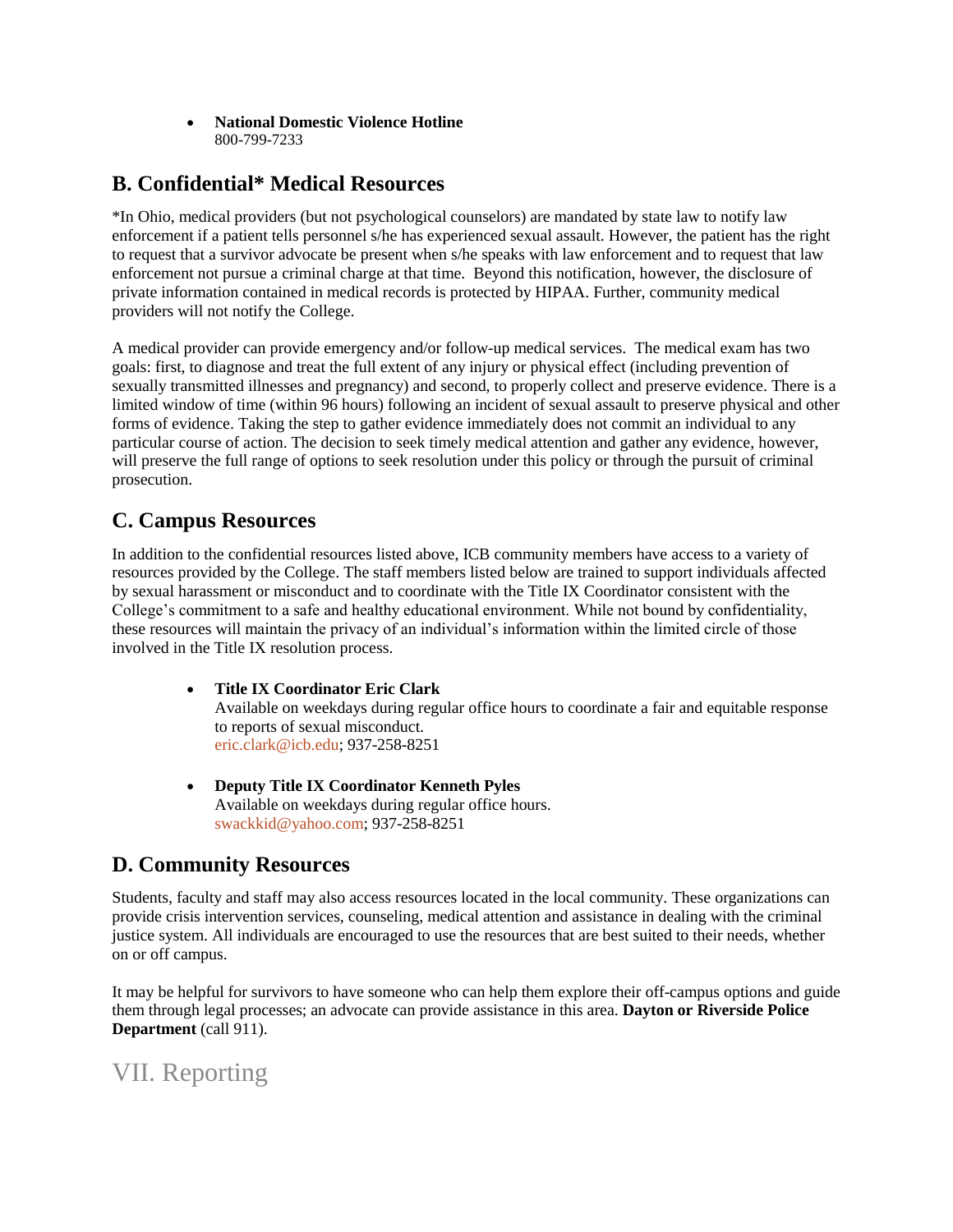**The College encourages all individuals to seek assistance from a medical provider and/or law enforcement immediately after an incident of sexual violence. This is the best option to ensure preservation of evidence and to begin a timely investigative and remedial response.**

The College encourages all individuals to make a report to the College and to local law enforcement. Reporting options are not mutually exclusive. Both internal and criminal reports may be pursued simultaneously.

The College has a strong interest in supporting victims and survivors of sexual harassment, sexual violence, stalking and intimate partner violence and encourages all individuals or third party witnesses to report any incident to the College.

Making a report means telling someone in authority what happened -- in person, by telephone, in writing or by email. At the time a report is made, a Complainant does not have to decide whether or not to request any particular course of action, nor does a Complainant need to know how to label what happened. Choosing to make a report, and deciding how to proceed after making the report, can be a process that unfolds over time. The College provides support that can assist each individual in making these important decisions, and to the extent legally possible will respect an individual's autonomy in deciding how to proceed. In this process, the College will balance the individual's interest with its obligation to provide a safe and non-discriminatory environment for all members of the College community.

Any individual who reports sexual harassment, sexual violence, stalking or intimate partner violence can be assured that all reports will be investigated and resolved in a fair and impartial manner. A Complainant, a Respondent and all individuals involved can expect to be treated with dignity and respect. In every report under this policy, the College will make an immediate assessment of any risk of harm to the Complainant or to the broader campus community and will take steps necessary to address those risks. These steps will include interim measures to provide for the safety of the individual and the campus community.

### **A. Emergency and External Reporting Options**

The College encourages all individuals to seek assistance from a medical provider and/or law enforcement immediately after an incident of sexual misconduct. This is the best option to ensure preservation of evidence and to begin a timely investigative and remedial response. The College will help any ICB community member to get to a safe place and will provide transportation to the hospital, coordination with law enforcement, and information about on- and off-campus resources and options for resolution.

#### **[Dayton](http://www.lapdonline.org/northeast_community_police_station) or Riverside Police Department**

For Emergencies: 911

### **B. Campus Reporting Options**

The College encourages all individuals to report misconduct to any College employee the Complainant trusts and feels comfortable with. In general, most College employees do not have legally protected confidentiality. Under Title IX, a College is required to take immediate and corrective action if a "responsible employee" knew or, in the exercise of reasonable care, should have known about sexual or gender-based harassment that creates a hostile environment. A "responsible employee" includes any employee who:

- Has the authority to take action to redress the harassment;
- Has the duty to report to appropriate school officials sexual harassment or any other misconduct by students or employees; or
- A student could reasonably believe has the authority or responsibility to take action.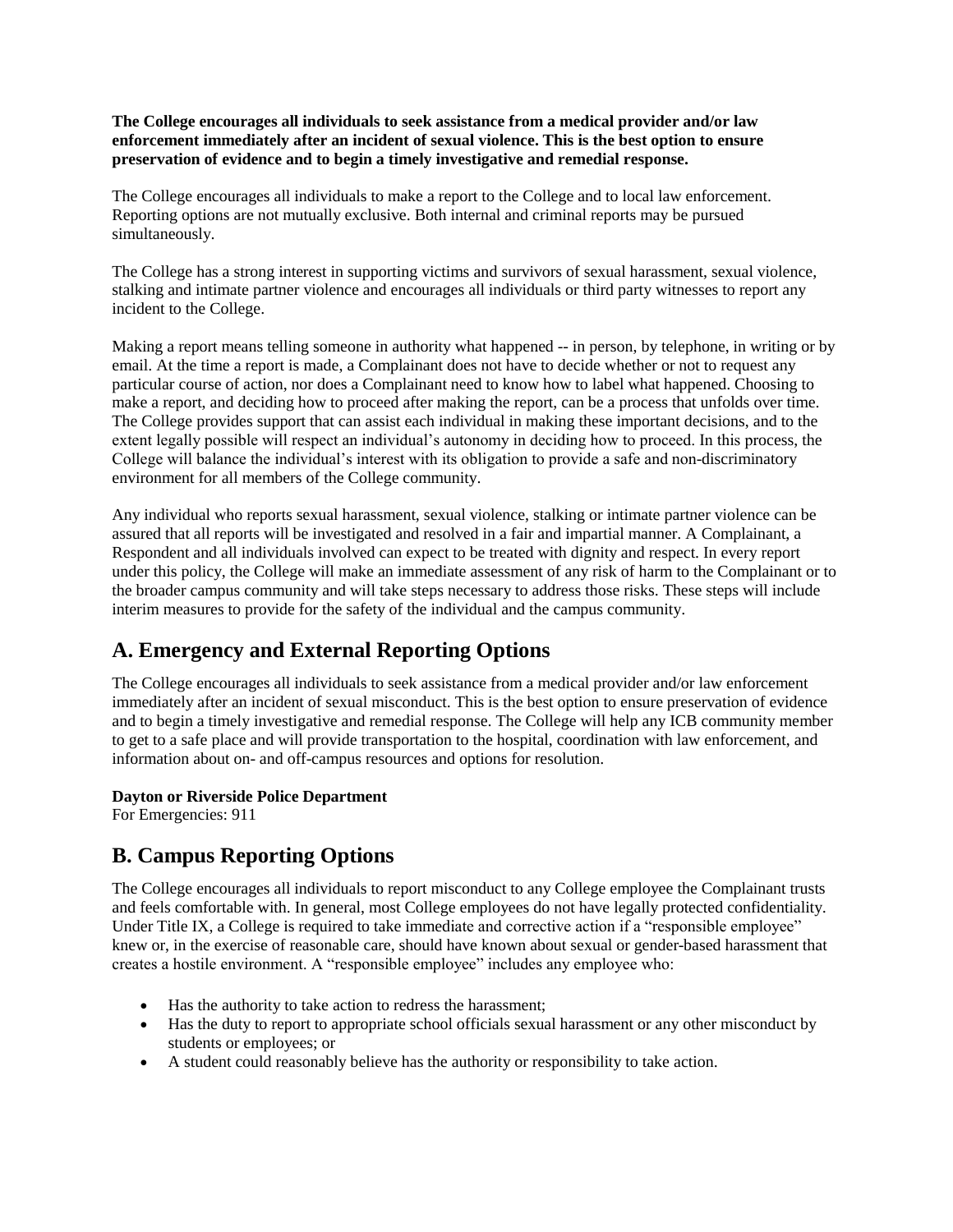Using this lens, employees with supervisory and leadership responsibilities on campus are considered "responsible employees." This includes, for example, faculty, coaches, administrators, Resident Advisors.

The College requires that all "responsible employees" share a report of misconduct with the Title IX Coordinator or a member of the Title IX team. The Title IX team, under the guidance of the Title IX Coordinator, will conduct an initial assessment of the conduct, the Complainant's expressed preferences, if any, as to course of action, and the necessity for any interim remedies or accommodations to protect the safety of the Complainant or the community.

All ICB community members, even those who are not obligated to do so by this policy, are strongly encouraged to report information regarding any incident of sexual harassment, sexual violence, stalking or intimate partner violence directly to the Title IX Coordinator or a member of the Title IX team. The College cannot take appropriate action unless an incident is reported to the College.

Members of the interdepartmental Title IX team include the Title IX Coordinator, Title IX Deputy Coordinators, and the President.

Campus Reporting Options:

- **Title IX Coordinator Eric Clark** Available on weekdays during regular office hours to coordinate a fair and equitable response to reports of sexual misconduct. [eric.clark@icb.edu;](mailto:eric.clark@icb.edu) 937-258-8251
- **Deputy Title IX Coordinator Kenneth Pyles** Director of Human Resources Available on weekdays during regular office hours. [swackkid@yahoo.com;](mailto:swackkid@yahoo.com) 937-258-8251

### **C. Anonymous Reporting**

Any individual may make an anonymous report concerning an act of sexual harassment, sexual violence, stalking or intimate partner violence. An individual may report the incident without disclosing his/her name, identifying the Respondent or requesting any action. Depending on the extent of information available about the incident or the individuals involved, however, the College's ability to respond to an anonymous report may be limited. The Anonymous Reporting Form can be found [here.](https://docs.google.com/a/oxy.edu/spreadsheet/viewform?formkey=dFNGWVhDb25nY25FN2RpX1RYcGgtRHc6MA#gid=0)

The Title IX Coordinator will receive the anonymous report and will determine any appropriate steps, including individual or community remedies as appropriate, and in consultation with the Director of Campus Safety, compliance with all Clery Act obligations.

# **D. Reporting Considerations: Timeliness and Location of Incident**

Complainants and third-party witnesses are encouraged to report sexual harassment, sexual violence and intimate partner violence as soon as possible in order to maximize the College's ability to respond promptly and effectively. The College does not, however, limit the time frame for reporting. If the Respondent is not a member of the ICB community, the College will still seek to meet its Title IX obligation by taking steps to end the harassment, prevent its recurrence, and address its effects, but its ability to take disciplinary action against the Respondent may be limited.

An incident does not have to occur on campus to be reported to the College. Off-campus conduct that is likely to have a substantial effect on the Complainant's on-campus life and activities or poses a threat or danger to members of the ICB community may also be addressed under this policy.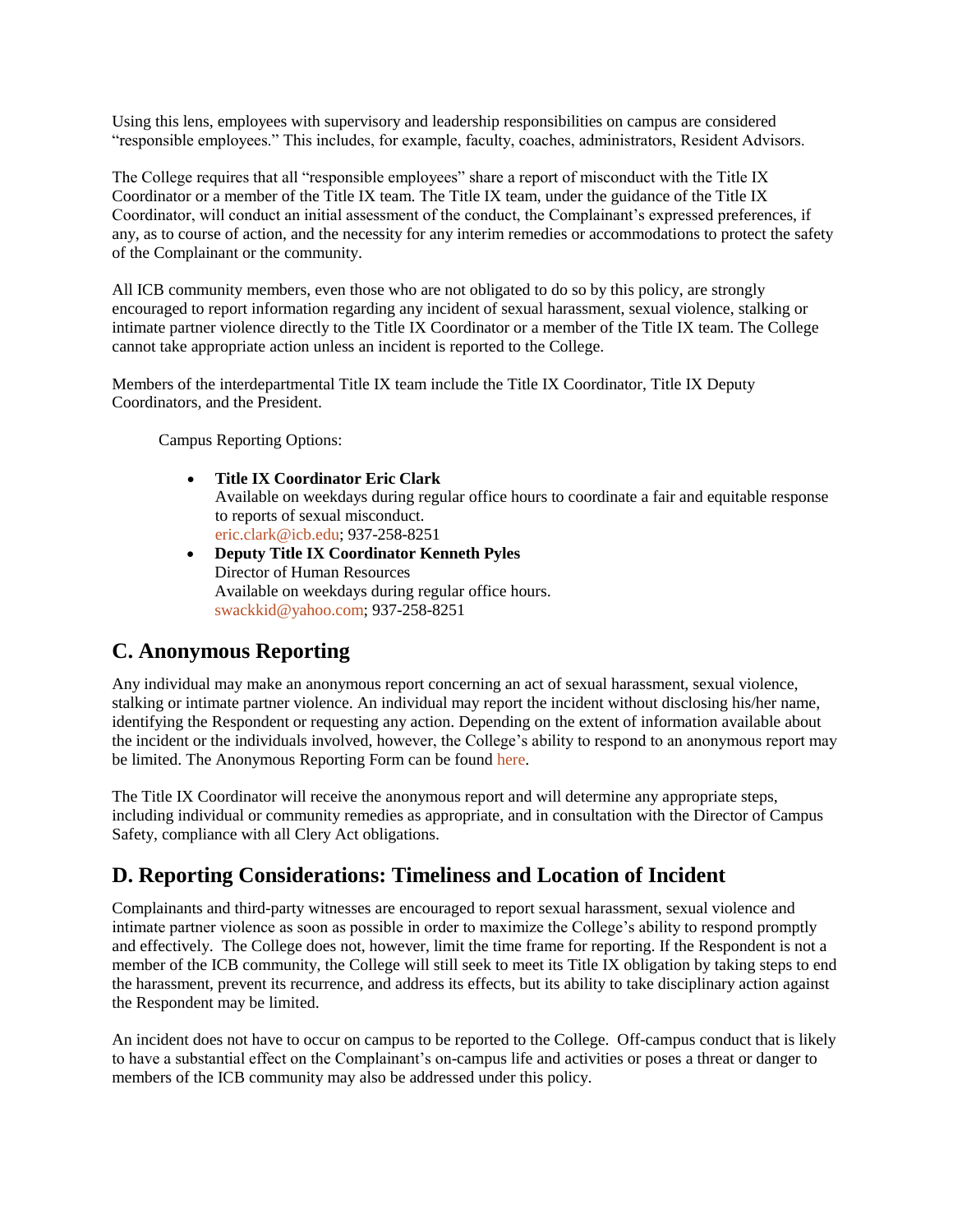## **E. Amnesty for Alcohol or Other Drug Use**

The college community encourages the reporting of prohibited conduct under this policy. It is in the best interest of this community that as many Complainants as possible choose to report to college officials, and that witnesses come forward to share what they know. To encourage reporting, an individual who reports sexual harassment or misconduct, either as a Complainant or a third- party witness, will not be subject to disciplinary action by the College for his/her own personal consumption of alcohol or drugs at or near the time of the incident, provided that any such violations did not and do not place the health or safety of any other person at risk. The College may, however, initiate an educational discussion or pursue other educational remedies regarding alcohol or other drugs.

## **F. Coordination with Law Enforcement**

The College encourages Complainants to pursue criminal action for incidents of sexual harassment, sexual violence and intimate partner violence that may also be crimes under Ohio law. The College will assist a Complainant in making a criminal report and cooperate with law enforcement agencies if a Complainant decides to pursue the criminal process to the extent permitted by law.

The College's policy, definitions and burden of proof may differ from Ohio criminal law. A Complainant may seek recourse under this policy and/or pursue criminal action. Neither law enforcement's determination whether or not to prosecute a Respondent, nor the outcome of any criminal prosecution, are determinative of whether a violation of this policy has occurred. Proceedings under this policy may be carried out prior to, simultaneously with, or following civil or criminal proceedings off campus.

At the request of law enforcement, the College may agree to defer its Title IX fact gathering until after the initial stages of a criminal investigation. The College will nevertheless communicate with the Complainant regarding Title IX rights, procedural options and the implementation of interim measures to assure safety and well-being. The College will promptly resume its Title IX fact gathering as soon as it is informed that law enforcement has completed its initial investigation.

### **G. Statement against Retaliation**

It is a violation of College policy to retaliate in any way against an individual because s/he raised allegations of sexual harassment, sexual violence, stalking or intimate partner violence. The College recognizes that retaliation can take many forms, may be committed by or against an individual or a group, and that a Complainant, Respondent or third party may commit or be the subject of retaliation.

The College will take immediate and responsive action to any report of retaliation and will pursue disciplinary action as appropriate. An individual reporting sexual harassment or misconduct is entitled to protection from any form of retaliation following a report that is made in good faith, even if the report is later not proven.

# **H. False Reports**

The College will not tolerate intentional false reporting of incidents. The College takes the accuracy of information very seriously as a charge of sexual harassment, sexual violence, stalking or intimate partner violence may have severe consequences. A good-faith complaint that results in a finding of not responsible is not considered a false or fabricated accusation of sexual misconduct. However, when a Complainant or third party witness is found to have fabricated allegations or given false information with malicious intent or in bad faith, the Complainant may be subject to disciplinary action. It is a violation of the Code of Student Conduct to make an intentionally false report of any policy violation, and it may also violate state criminal statutes and civil defamation laws.

# **I. Reports Involving Minors or Suspected Child Abuse**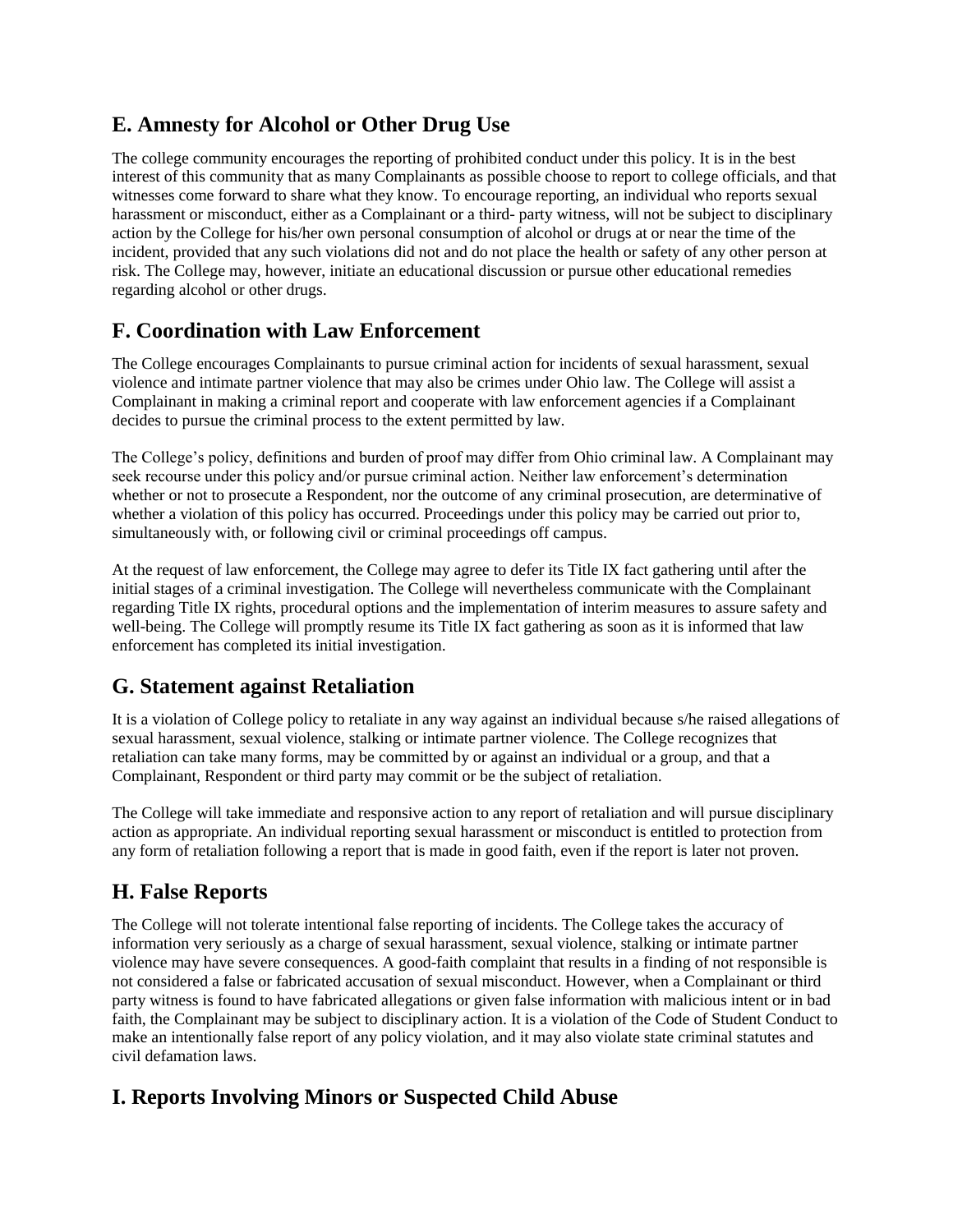Under Ohio law, an individual must make a mandatory report of suspected child abuse and neglect, including sexual assault when that individual, in his/her professional capacity or within the scope of his/her employment, has knowledge of or observes a minor under the age of 18 whom the individual knows or reasonably suspects has been the victim of child abuse or neglect.

All College employees, whether designated as a mandatory reporter under Ohio state law or not, are required to immediately report any suspected child abuse and neglect to the Title IX Coordinator and the Director of Campus Safety. The source of abuse does not need to be known in order to file a report.

The College will report all suspected child abuse and neglect, including sexual assault, to law enforcement and/or to Los Angeles County Department of Child and Family Services. The College must act quickly regarding all reasonable suspicions of sexual or physical abuse. It is not the responsibility of any employee, student, or volunteer to investigate suspected child abuse. This is the role of Child Protective Services and law enforcement authorities.

In addition to notifying the Title IX Coordinator, any individual may make a direct report as follows:

- If a child is in immediate danger, call 911.
- If there is no immediate danger, contact the Child Protection Hotline 24 hours a day, 7 days a week, at (800) 540-4000.

# VIII. Interim Measures, Remedies and Accommodations

## **A. Overview**

Upon receipt of a report, the College will impose reasonable and appropriate interim measures designed to eliminate the hostile environment and protect the parties involved. The College will make reasonable efforts to communicate with the parties to ensure that all safety, emotional and physical well-being concerns are being addressed. Interim measures may be imposed regardless of whether formal disciplinary action is sought by the Complainant or the College.

A Complainant or Respondent may request a Stay-Away Letter or other protection, or the College may choose to impose interim measures at its discretion to ensure the safety of all parties, the broader College community and/or the integrity of the process.

All individuals are encouraged to report concerns about failure of another individual to abide by any restrictions imposed by an interim measure. The College will take immediate and responsive action to enforce a previously implemented measure.

### **B. Range of Measures**

Interim measures will be implemented at the discretion of the College. Potential remedies, which may be applied to the Complainant and/or the Respondent, include:

- Access to counseling services and assistance in setting up initial appointment, both on and off campus
- Imposition of campus "Stay-Away Letter"
- Rescheduling of exams and assignments (in conjunction with appropriate faculty)
- Providing alternative course completion options (with the agreement of the appropriate faculty)
- Change in class schedule, including the ability to take an "incomplete," drop a course without penalty or transfer sections (with the agreement of the appropriate faculty)
- Change in work schedule or job assignment
- Change in on-campus housing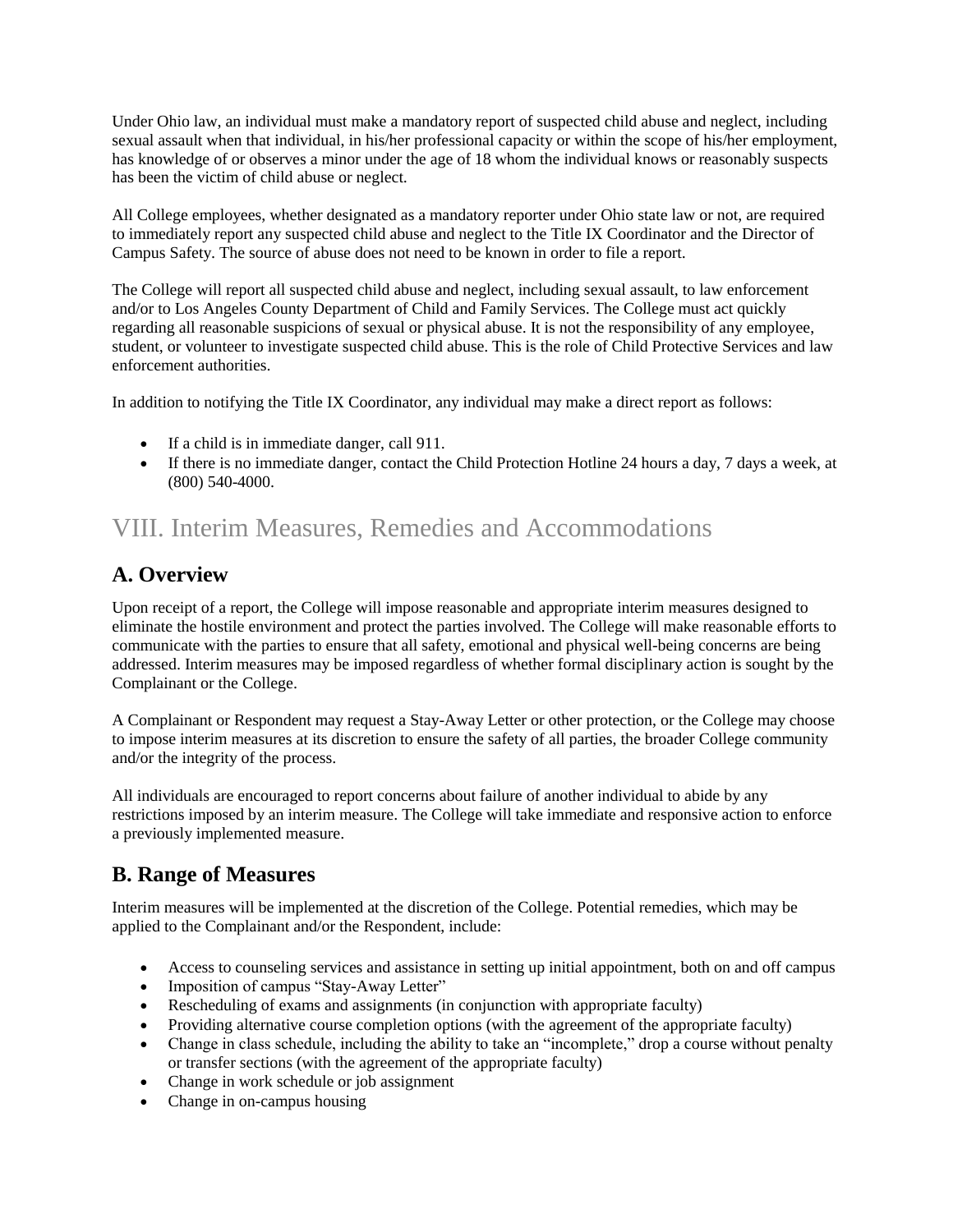- Arranging to dissolve a housing contract and pro-rating a refund in accordance with campus housing policies
- Assistance from College support staff in completing housing relocation
- Limit an individual or organization's access to certain College facilities or activities pending resolution of the matter
- Voluntary leave of absence
- Providing an escort to ensure safe movement between classes and activities
- Providing medical services
- Providing academic support services, such as tutoring
- Interim suspension or College-imposed leave
- Any other remedy that can be tailored to the involved individuals to achieve the goals of this policy.

# **C. Interim Suspension or Separation**

Where the report of sexual harassment, sexual violence, stalking or intimate partner violence poses a substantial and immediate threat of harm to the safety or well-being of an individual, members of the campus community, or the performance of normal College functions, the College may place a student or student organization on interim suspension or impose leave for an employee. Pending resolution of the report, the individual or organization may be denied access to campus, campus facilities and/or all other College activities or privileges for which the student might otherwise be eligible, as the College determines appropriate. When interim suspension or leave is imposed, the College will make reasonable efforts to complete the investigation and resolution within an expedited time frame.

The full provisions for Interim Suspension for students are contained in the Code of Student Conduct. Provisions for suspension of faculty members are contained in the Faculty Handbook. Staff may be placed on leave at the discretion of the College.

# IX. Options for Resolution

### **A. Overview**

Upon receipt of a report, the College's Title IX team will conduct an Initial Title IX Assessment. The goal of this assessment is to provide an integrated and coordinated response to reports of sexual harassment or misconduct. The assessment will consider the nature of the report, the safety of the individual and of the campus community, and the Complainant's expressed preference for resolution.

At the conclusion of the assessment, the College may choose to pursue Informal Resolution, a remedies-based approach that does not involve disciplinary action against a Respondent, or refer the matter for Investigation. The goal of the Investigation is to gather all relevant facts and determine if there is sufficient information to refer the report to a hearing panel for disciplinary action using the College's Formal Resolution procedures.

The initial steps for resolution of a complaint against a student, an employee or a faculty member will involve the same stages: an initial assessment, investigation, and either informal or formal resolution. There are specific procedures for resolving complaints against a student, faculty or staff respondent.

### **B. The Role of the Title IX Team**

The Title IX team, led by the Title IX Coordinator, assists in the review, investigation and resolution of reports. Members of this interdepartmental team include the Title IX Coordinator and Title IX Deputy Coordinators. In addition, based on the role of the Complainant and the Respondent, the members of the team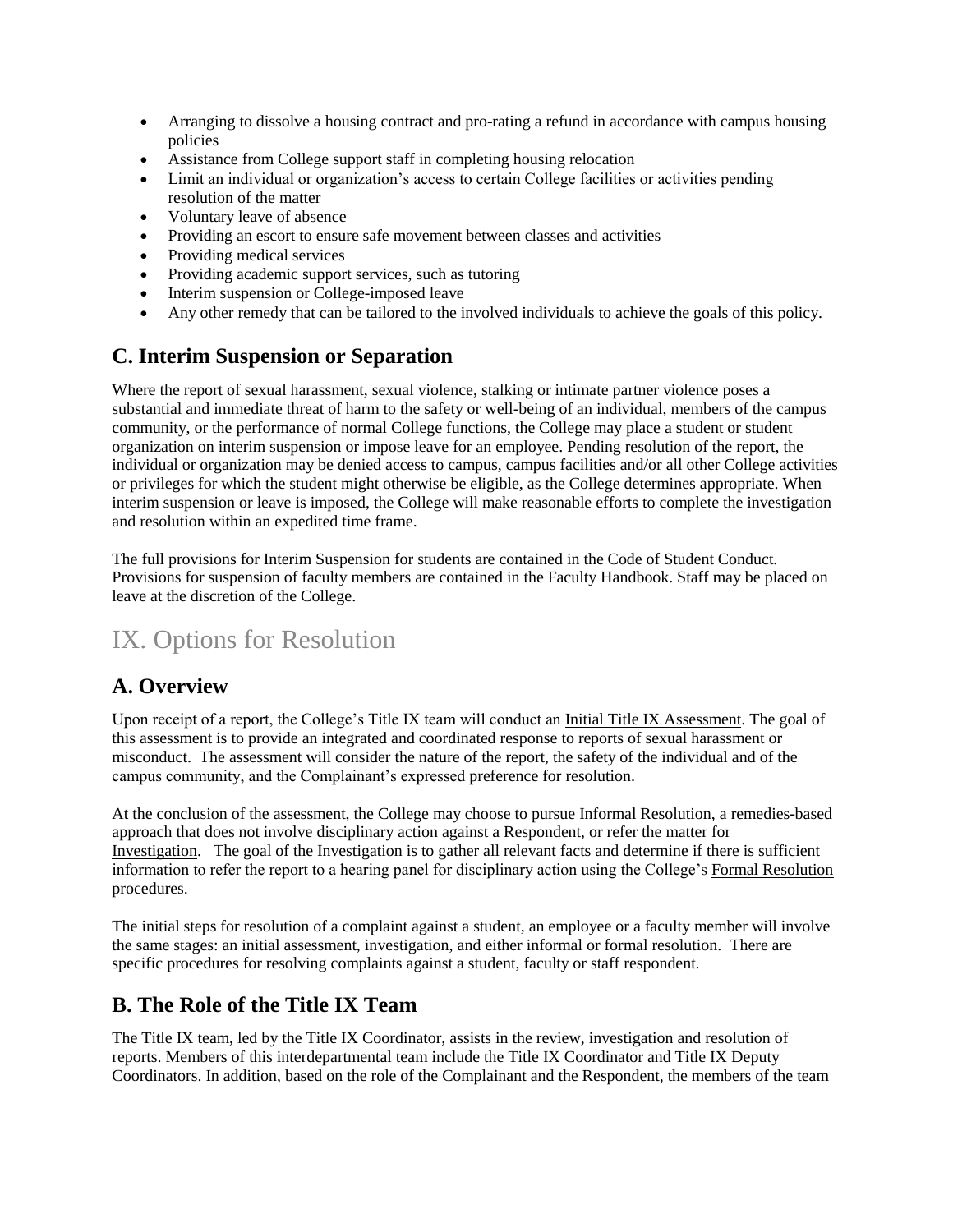could include the President. Composition of the team will be limited to a small circle of individuals who "need to know" in order to implement procedures under this policy.

Although a report may be made to any College employee, the College seeks to ensure that all reports are referred to the Title IX team to ensure consistent application of the policy to all individuals and allow the College to respond promptly and equitably to eliminate the harassment, prevent its recurrence and address its effects.

The members of this team oversee the resolution of a report under this policy. Resources are available for both students and employees, whether as Complainants or Respondents, to provide guidance throughout the investigation and resolution of the complaint. Interim Remedies are also available to provide protection and security.

### **C. Initial Title IX Assessment**

In every report of sexual harassment or misconduct, the College will make an immediate assessment of any risk of harm to individuals or to the campus community and will take steps necessary to address those risks. These steps may include interim protective measures to provide for the safety of the individual and the campus community.

The initial review will proceed to the point where a reasonable assessment of the safety of the individual and of the campus community can be made. Thereafter, the investigation may be initiated depending on a variety of factors, such as the Complainant's wish to pursue disciplinary action, the risk posed to any individual or the campus community by not proceeding, and the nature of the allegation.

### **D. Investigation**

Where the Title IX assessment concludes that disciplinary action may be appropriate, the College will initiate an investigation. The College will designate an investigator who has specific training and experience investigating allegations of sexual harassment and sexual misconduct. The investigator may be an employee of the College or an external investigator engaged to assist the College in its fact gathering. The College will typically use a team of two investigators, which may include the pairing of an external investigator with a College employee. Any investigator chosen to conduct the investigation must be impartial and free of any conflict of interest.

The investigator will conduct the investigation in a manner appropriate in light of the circumstances of the case, which will typically include interviews with the Complainant, the Respondent and any witnesses. The interviews will be supplemented by the gathering of any physical, documentary or other evidence. As part of the investigation, the College will provide an opportunity for the parties to present witnesses and other evidence.

The investigation is designed to provide a fair and reliable gathering of the facts. The investigation will be thorough, impartial and fair, and all individuals will be treated with appropriate sensitivity and respect. As described in the Privacy and Confidentiality section, the investigation will be conducted in a manner that is respectful of individual privacy concerns.

The College will seek to complete the investigation within 20 (twenty) business days of receiving the complaint, but this time frame may be extended depending on the complexity of the circumstances of each case. At the conclusion of the investigation, the report will be forwarded to the Title IX Coordinator and the Hearing Coordinator responsible for initiating Formal Resolution proceedings.

Information gathered during the review or investigation will be used to evaluate the responsibility of the Respondent, provide for the safety of the Complainant and the College campus community, and impose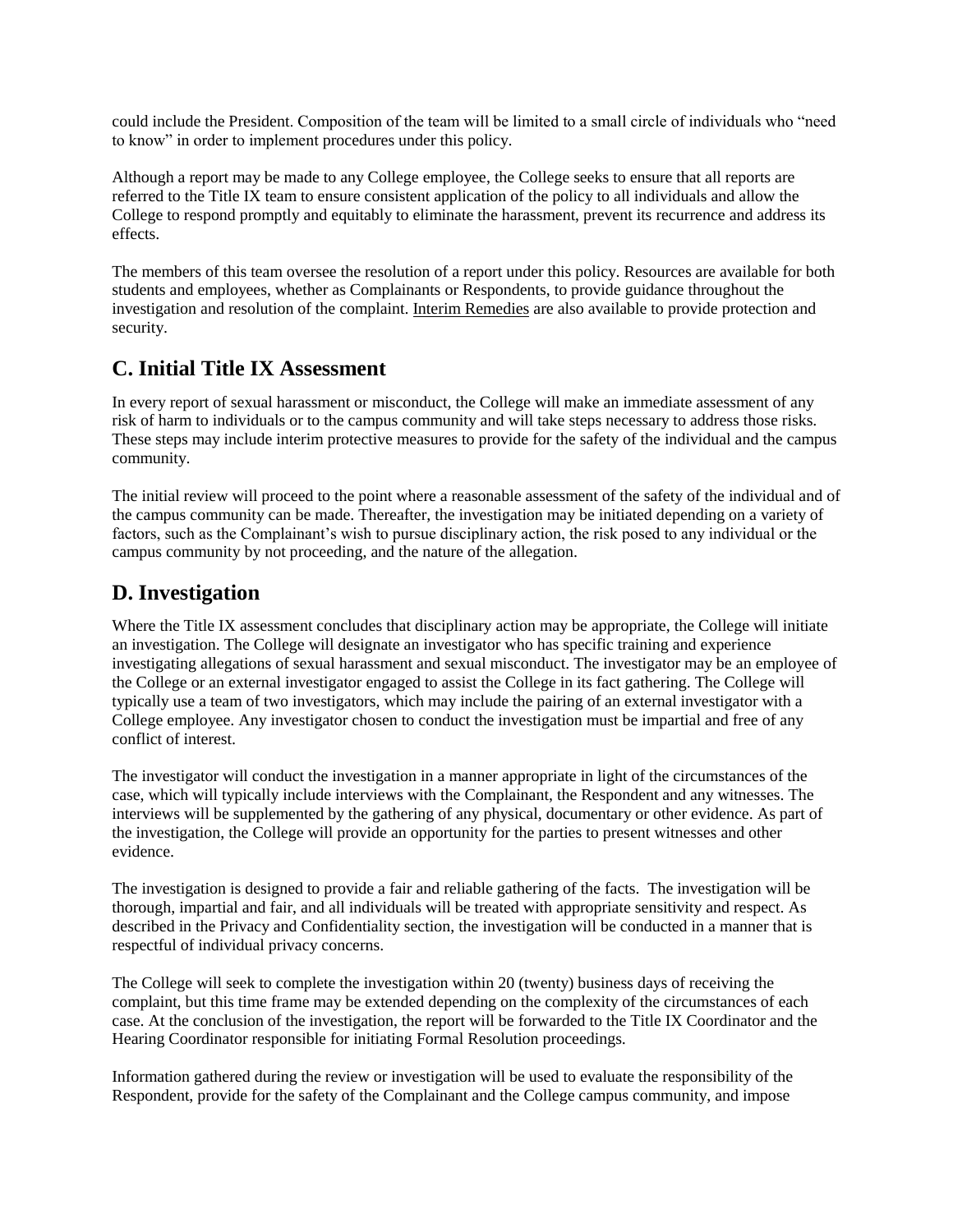remedies as necessary to address the effects of the conduct cited in the report. Where there is sufficient information set forth that, if proven, would constitute a violation of policy, the College will have the discretion to institute Formal Resolution proceedings against the Respondent. At the conclusion of the investigation, the College will notify all parties that the investigation is complete and provide information about next steps in the process.

Based on the information gathered in the initial Title IX assessment and/or full investigation, the College will take appropriate measures designed to end the misconduct, prevent its recurrence and address its effects.

The Title IX Coordinator will document each report or request for assistance in resolving a case involving charges of sexual misconduct, whether formal or informal, and will review and retain copies of all reports generated as a result of investigations. These records will be kept confidential to the extent permitted by law.

## **E. Informal Resolution**

Informal resolution is a remedies-based, non-judicial approach designed to eliminate a hostile environment without taking disciplinary action against a Respondent. Where the Title IX assessment concludes that informal resolution may be appropriate, the College will take immediate and corrective action through the imposition of individual and community remedies designed to maximize the Complainant's access to the educational and extracurricular activities at the College and to eliminate a hostile environment. Examples of protective remedies are provided in Section IX: Interim Remedies. Other potential remedies include targeted or broad-based educational programming or training, direct confrontation of the Respondent and/or indirect action by the Title IX Coordinator or the College. Depending on the form of informal resolution used, it may be possible to maintain anonymity.

The College will not compel a Complainant to engage in mediation, to directly confront the Respondent, or to participate in any particular form of informal resolution. Mediation, even if voluntary, may not be used in cases involving sexual violence or assault. The decision to pursue informal resolution will be made when the College has sufficient information about the nature and scope of the conduct, which may occur at any time. Participation in informal resolution is voluntary, and a Complainant can request to end informal resolution at any time.

The Title IX Coordinator will maintain records of all reports and conduct referred for informal resolution. Informal resolution will typically be completed within thirty (30) business days of the initial report.

### **F. Formal Resolution**

Disciplinary action against a Respondent may only be taken through Formal Resolution procedures. Because the relationship of students, staff, and faculty to the College differ in nature, the procedures that apply when seeking disciplinary action necessarily differ as well. Each of the procedures, however, is guided by the same principles of fundamental fairness and respect for all parties, which require notice, an equitable opportunity to be heard, and an equitable opportunity to respond to a report under this policy.

The specific procedures for Formal Resolution will vary based upon the role of the Respondent:

- For a *complaint against a student*, disciplinary action may be taken by the President or his/her designee following a finding of responsibility by an Administrator or a Hearing Panel.
- For a *complaint against an employee*, disciplinary action may be taken at the conclusion of the investigation by the School Director.
- For a *complaint against a faculty member*, disciplinary action may be taken at the conclusion of the investigation by the President.

### **G. Time Frame for Resolution**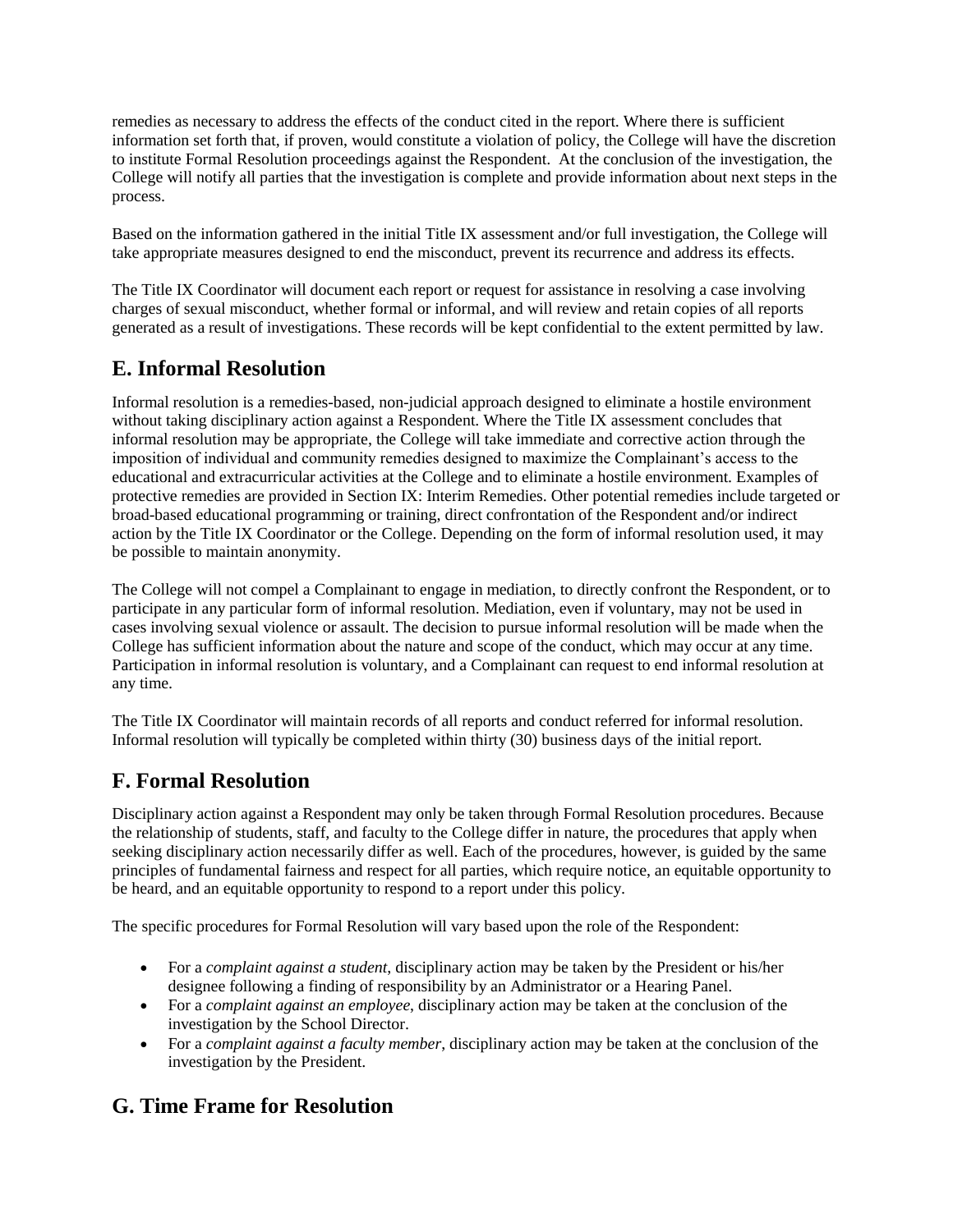The College seeks to resolve all reports within 60 days of the initial report. All time frames expressed in this policy are meant to be guidelines rather than rigid requirements. Extenuating circumstances may arise that require the extension of time frames, including extension beyond 60 days. Extenuating circumstances may include the complexity and scope of the allegations, the number of witnesses involved, the availability of the parties or witnesses, the effect of a concurrent criminal investigation, any intervening school break or vacation, or other unforeseen circumstances.

In general, a Complainant and Respondent can expect that the process will proceed according to the time frames provided in this policy. In the event that the investigation and resolution exceed this time frame, the College will notify all parties of the reason(s) for the delay and the expected adjustment in time frames. Best efforts will be made to complete the process in a timely manner by balancing principles of thoroughness and fundamental fairness with promptness.

# Appendix A: Resolving Complaints Against a Student

# **I. Overview**

As outlined in the Reporting section of this policy, an individual who wishes to make a report of sexual harassment, sexual violence, stalking or intimate partner violence is encouraged to make a report directly to the Title IX Coordinator and Deputy Title IX Coordinators and the President. In every instance under this policy, the College, through the coordinated efforts of the Title IX team, will conduct an initial Title IX Assessment.

At the conclusion of the Title IX Assessment, the report will be referred for Informal Resolution or Investigation to determine if there is sufficient information to proceed with Formal Resolution. Informal Resolution is a non-judicial, remedies-based approach that does not involve disciplinary action against a Respondent. Formal Resolution is a judicial, sanctions-based approach that may involve discipline up to and including expulsion.

# **II. Initial Title IX Assessment**

Upon receipt of a report, the College, through the coordinated efforts of the Title IX team, will conduct an initial Title IX assessment. The first step of the assessment will usually be a preliminary meeting with the Complainant with the Title IX Coordinator or a member of the Title IX team. The purpose of the preliminary meeting is to gain a basic understanding of the nature and circumstances of the report; it is not intended to be a full forensic interview. At this meeting, the Complainant will be provided with information about resources, procedural options and interim remedies.

As part of the initial assessment of the report, the Title IX team will:

- Assess the nature and circumstances of the allegation
- Address immediate physical safety and emotional well-being needs
- Notify the Complainant of his/her right to contact law enforcement and seek medical treatment, including the importance of preservation of evidence
- Enter the report into the College's daily crime log
- Assess the reported conduct for the need for a timely warning under Clery
	- o Provide the Complainant with information about:
	- o On and off campus resources
	- The range of interim accommodations and remedies
- An explanation of the procedural options, including Informal Resolution and Formal Resolution
- Make available an advisor, advocate, or support person
- Assess for pattern evidence or other similar conduct by Respondent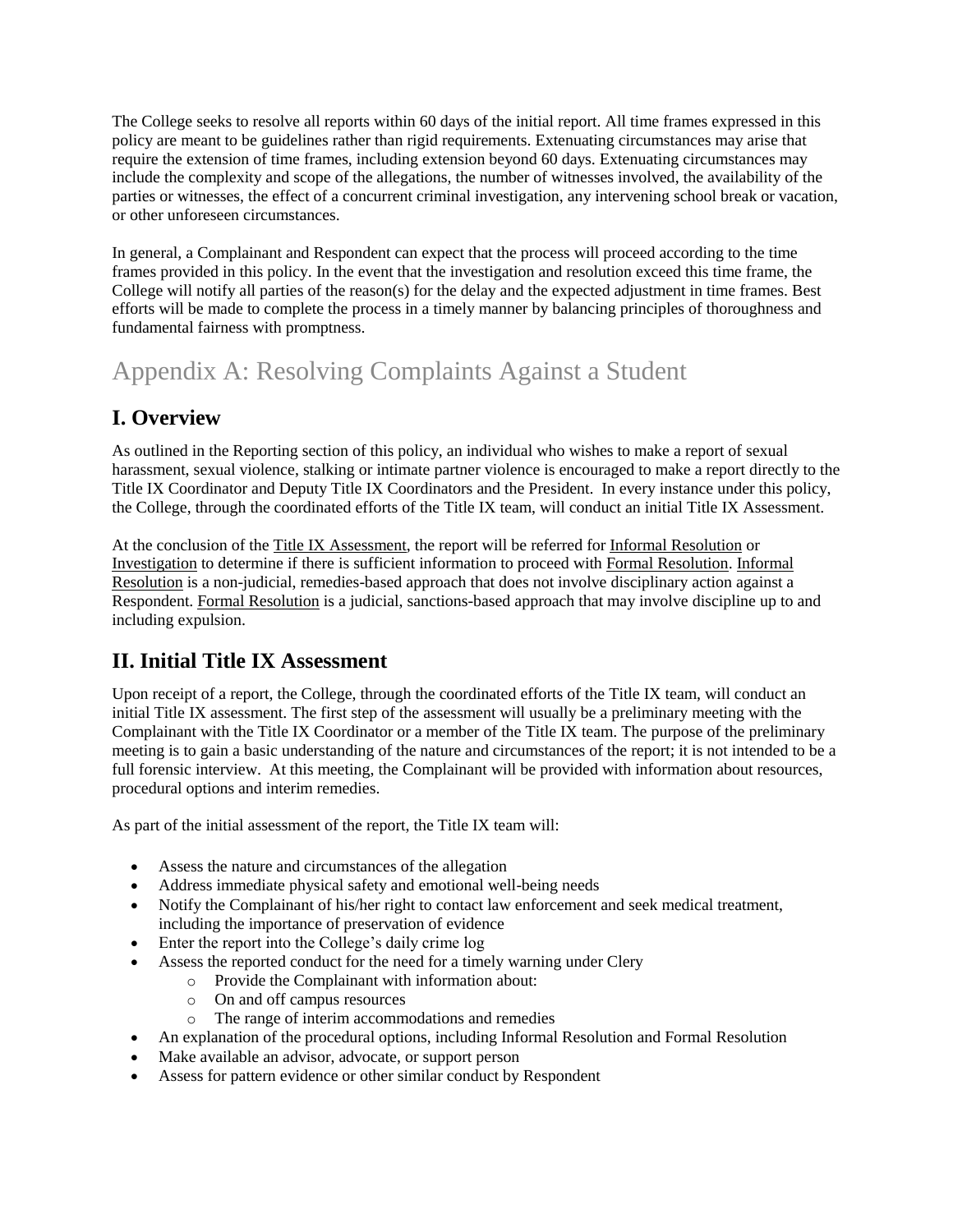- Discuss the Complainant's expressed preference for manner of resolution and any barriers to proceeding
- Explain the College's policy prohibiting retaliation

This initial review will proceed to the point where a reasonable assessment of the safety of the individual and of the campus community can be made. Thereafter, an investigation may continue depending on a variety of factors, such as the Complainant's wish to pursue disciplinary action, the risk posed to any individual or the campus community by not proceeding, and the nature of the allegation.

At the conclusion of the Title IX assessment, the Title IX team will determine the appropriate manner of resolution and, if appropriate, refer the report for further Investigation, Informal Resolution or Formal Resolution.

The determination as to how to proceed will be communicated to the Complainant in writing. Depending on the circumstances and requested resolution, the Respondent may or may not be notified of the report or resolution. A Respondent will be notified when the College seeks action that would impact a Respondent, such as protective measures that restrict his/her movement on campus, the initiation of an investigation or the decision to involve the Respondent in Informal Resolution.

# **III. Informal Resolution**

Informal resolution is a remedies-based, non-judicial approach designed to eliminate a hostile environment without taking disciplinary action against a Respondent.

Where the Title IX assessment concludes that informal resolution may be appropriate, the College will take immediate and corrective action through the imposition of individual and community remedies designed to maximize the Complainant's access to the educational and extracurricular activities at the College and to eliminate a hostile environment. Examples of protective remedies are provided in Section IX: Interim Remedies. Other potential remedies include targeted or broad-based educational programming or training, direct confrontation of the Respondent and/or indirect action by the Title IX Coordinator or the College. Depending on the form of informal resolution used, it may be possible to maintain anonymity.

The College will not compel a Complainant to engage in mediation, to directly confront the Respondent, or to participate in any particular form of informal resolution. Mediation, even if voluntary, may not be used in cases involving sexual violence or assault. The decision to pursue informal resolution will be made when the College has sufficient information about the nature and scope of the conduct, which may occur at any time. Participation in informal resolution is voluntary, and a Complainant can request to end informal resolution at any time.

The Title IX Coordinator will maintain records of all reports and conduct referred for informal resolution. Informal resolution will typically be completed within thirty (30) business days of the initial report.

### **IV. Investigation**

Following the initial Title IX assessment, the College may initiate a prompt, thorough and impartial investigation. The Title IX Coordinator, in consultation with the Title IX team, will oversee the investigation. At the conclusion of the investigation, if warranted, a Hearing Coordinator will be assigned to facilitate the adjudication through a conduct conference or specially trained conduct hearing panel.

The investigation is designed to provide a fair and reliable gathering of the facts. All individuals in the investigation, including the Complainant, the Respondent and any third-party witnesses, will be treated with appropriate sensitivity and respect. Consistent with the need for a full assessment of the facts, the investigation will safeguard the privacy of the individuals involved.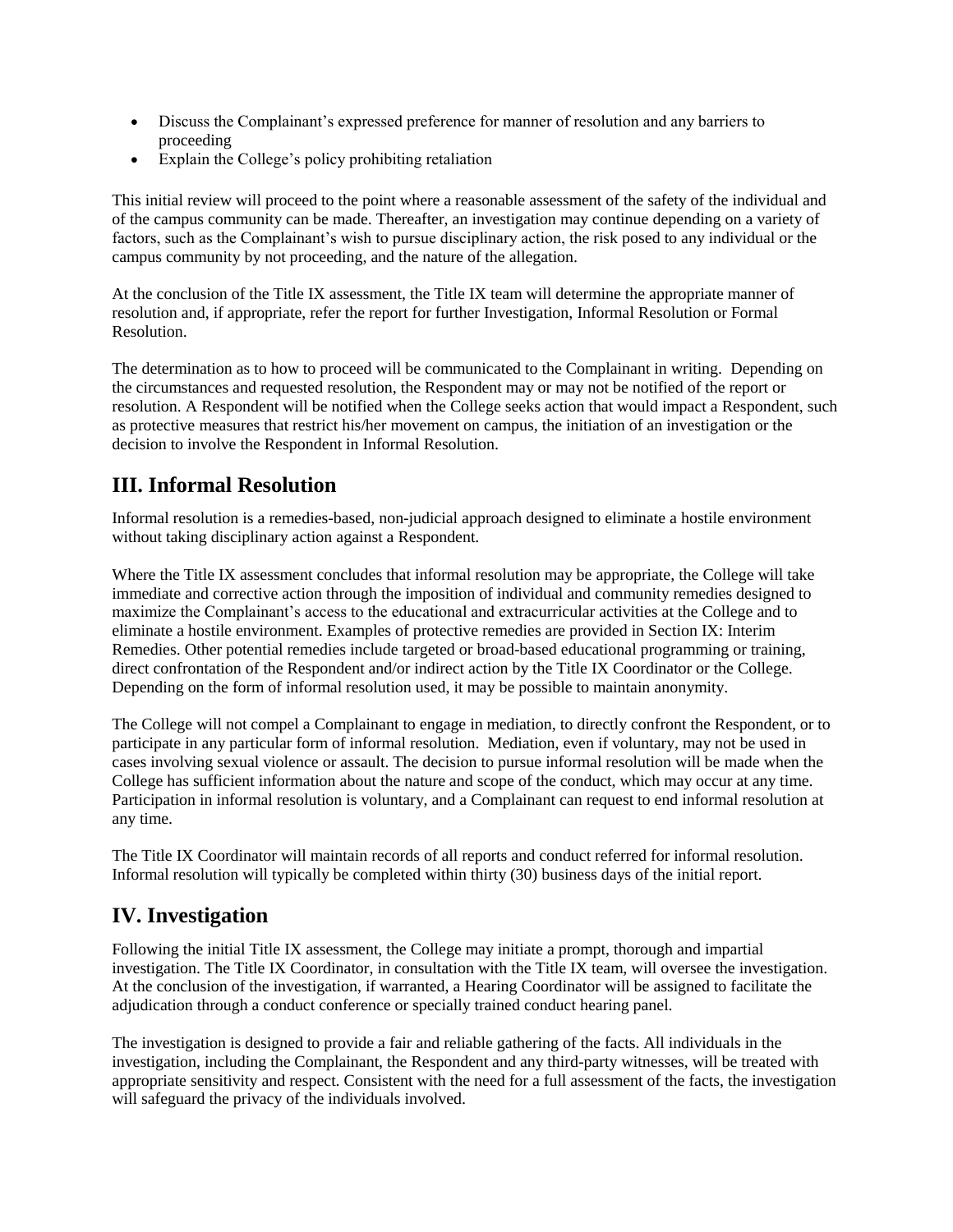The College will designate an investigator who has specific training and experience investigating allegations of sexual harassment and sexual misconduct. The investigator may be an employee of the College or an external investigator engaged to assist the College in its fact gathering. The College will typically use a team of two investigators, which may include the pairing of an external investigator with a College employee. Any investigator chosen to conduct the investigation must be impartial and free of any conflict of interest.

The investigator(s) will coordinate the gathering of information from the Complainant, the Respondent, and any other individuals who may have information relevant to the determination. The investigator(s) will also gather any available physical or medical evidence, including documents, communications between the parties, and other electronic records as appropriate. The investigator(s) may consider prior allegations of, or findings of responsibility for, similar conduct by the Respondent. The Complainant and Respondent will have an equal opportunity to be heard, to submit evidence, and to identify witnesses who may have relevant information.

The investigation will usually be completed within twenty (20) business days. Given the availability of witnesses or complexity of the circumstances, this time frame may be extended as necessary to ensure the integrity and completeness of the investigation.

At the request of law enforcement, the College may agree to defer its Title IX fact gathering until after the initial stages of a criminal investigation. The College will nevertheless communicate with the Complainant regarding Title IX rights, procedural options and the implementation of interim measures to assure safety and well-being. The College will promptly resume its Title IX fact gathering as soon as law enforcement has completed its initial investigation.

Information gathered during the investigation will be used to evaluate the appropriate course of action, provide for the safety of the individual and the campus community, and impose remedies as necessary to address the effects of the conduct cited in the report.

#### **A. Threshold Determination and Appeal from Insufficient Threshold**

At the conclusion of the investigation, the investigator(s) will prepare a written report synthesizing the facts for review by the Title IX Coordinator and a Hearing Coordinator from the Office of Student Conduct. The investigator(s) are not charged with reaching a determination as to responsibility, which is a function reserved for the Conduct Conference or Hearing Panel.

Upon receipt of the investigative report, the Hearing Coordinator, in consultation with the Title IX team, will review the report and make a threshold determination as to whether there is sufficient information upon which an adjudicator could find a violation of this policy. This threshold determination does not involve making a determination of responsibility, nor does it involve a credibility assessment. If the threshold has been established, the Hearing Coordinator will issue a Notification Letter to the Respondent and the Complainant and refer the report for Pre-Hearing Procedures.

If the Title IX Coordinator, in consultation with the Title IX team, determines that this threshold has not been reached, the Complainant and Respondent will be notified in writing. The Complainant will have the opportunity to seek review by the President (or designee) by submitting a written request for review within five (5) business days of receipt of the notification. If an appeal is filed, the Respondent will be notified and have the opportunity to respond. The President (or designee) may affirm the threshold finding, reverse the finding or remand the matter for additional investigation as warranted. The President (or designee) will render a decision in writing, to both parties, within ten (10) business days of receipt of the request for review. The decision of the President (or designee) is final. Where a designee is chosen, the identity of this individual will be shared with both parties.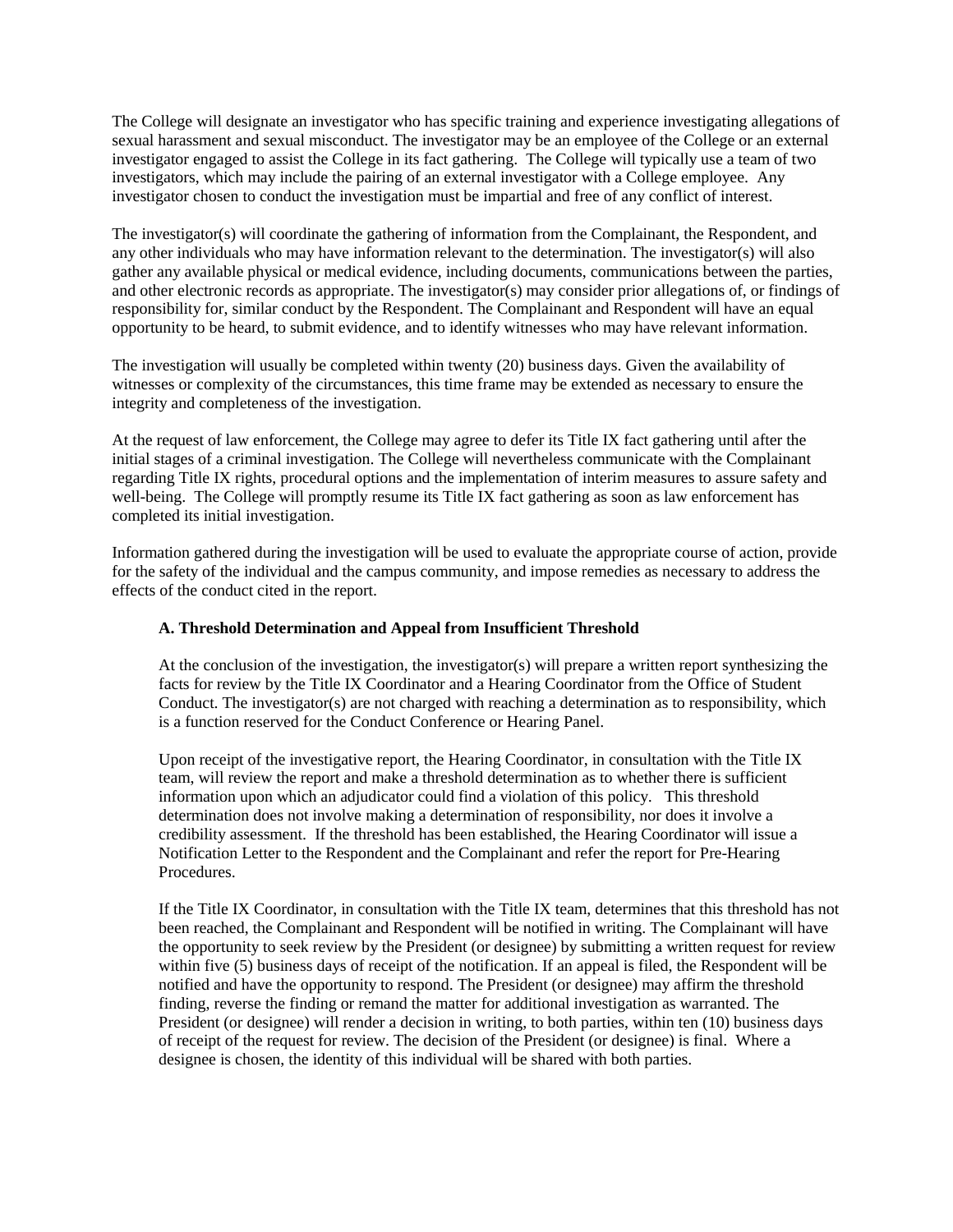## **V. Formal Resolution**

Formal resolution of a complaint under the Sexual Harassment and Assault Policy will occur through the use of a Conduct Conference or a Hearing Panel.

#### **A. Conduct Conference**

A Complainant or Respondent may request resolution through an administrative conduct conference, in which the Hearing Coordinator will meet with the Complainant and Respondent to determine responsibility and render a decision as to what sanctions, if applicable, should be implemented. Both parties and the Hearing Coordinator must agree that the matter is appropriate for resolution by a conduct conference. Depending upon the nature and severity of the allegations, the Hearing Coordinator may decline to handle the matter administratively and refer the case to a Hearing Panel.

A conduct conference is particularly appropriate when the Respondent has admitted to the harassment or misconduct and there is no discernible dispute in the relevant facts of the investigation report; however, at the discretion of the Hearing Coordinator, it may also be used when the facts are in dispute. The investigative report will serve as the primary evidence in making a determination of responsibility.

Both parties must have notice, the opportunity to review the investigative report in advance, and the opportunity to present any additional relevant information to the Hearing Coordinator. In reaching a determination as to whether this policy has been violated, the Hearing Coordinator will reach a determination by a preponderance of the evidence, that is, whether the conduct was more likely than not to have occurred as alleged. Based on the outcome of the conduct conference, the Hearing Coordinator will issue an appropriate sanction.

Both a Complainant and Respondent may appeal the determination of the Hearing Coordinator as provided in the Appeal section below.

#### **B. Hearing Panel**

The hearing panel typically consists of a three members drawn from a pool of trained faculty and campus administrators. Faculty members of the hearing panel pool are appointed by Faculty Council. Administration members of the hearing panel pool are selected and appointed by School Director. At the discretion of the Hearing Coordinator, the College may engage an external adjudicator to serve as a member of the hearing panel or in lieu of the hearing panel whenever, in the exercise of judgment, doing so will best serve the fair and equitable resolution of the complaint. In making the determination to select an external adjudicator, the Hearing Coordinator will consider, among other factors, the nature of the allegations, the complexity of the case, whether there is any issue of conflict of interest, the availability of trained panel members for the hearing, whether the College is in session or on break, or any other relevant factors.

All hearing panelists must participate in annual training on non-discrimination; the dynamics of sexual harassment, sexual violence and intimate partner violence; the factors relevant to a determination of credibility; the appropriate manner in which to receive and evaluate sensitive information; the manner of deliberation; evaluation of consent and incapacitation; the application of the preponderance of the evidence standard; sanctioning and the College's policies and procedures. The training will be coordinated by the Title IX Coordinator in conjunction with campus and external partners.

The Hearing Panel is supported by the Hearing Coordinator, who is present at hearing panel meetings, but is not be a voting member of the panel. He or she will meet with all involved parties prior to the hearing, be present during the hearing to serve as a resource for the hearing panel on issues of policy and procedure, and to ensure that policy and procedure are appropriately followed throughout the hearing.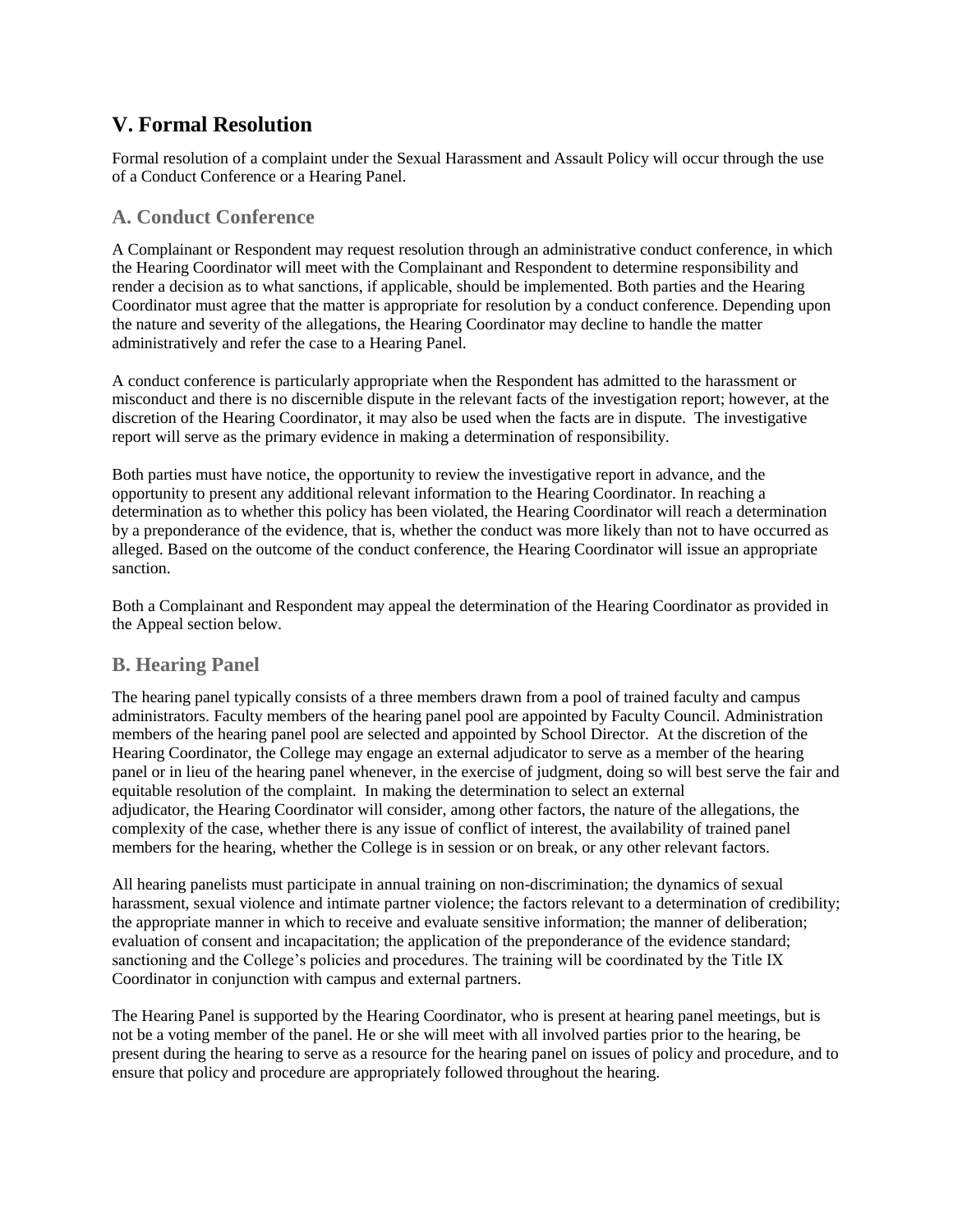In most cases, it should be possible to convene a hearing panel; however if the hearing must be heard at or after the end of the semester or academic year and/or a full hearing panel cannot reasonably be convened, those cases may be heard by the President (or designee) or the College may substitute an alternate method of adjudication at its discretion.

#### **C. Advisors, Support Persons, and Attorneys**

**Advisor:** In any hearing, the Complainant and Respondent may choose to be assisted by an advisor. The advisor may accompany the student to any College investigative, administrative or adjudicative meeting, including the panel hearing. The advisor may not speak to the panel during the hearing.

**Support Person:** A Complainant and Respondent may also choose to be assisted by an emotional support person of their choice. The person must be a member of the ICB community (student, faculty, staff, or administrator). To serve as a support person, the individual will be required to meet with a Hearing Coordinator or the Title IX Coordinator in advance of any participation in the proceedings. The Survivor Advocate may serve as a support person for a Complainant.

The support person cannot be a witness in the proceedings. The support person is a silent and non-participating presence who is there solely to observe and provide moral support during the hearing itself. This person is not to address the hearing panel, except to ask for a short recess if one of the parties requires some time to compose him or herself or collect his or her thoughts. The Hearing Coordinator has the right at all times to determine what constitutes appropriate behavior on the part of a support person and whether the person may remain at the proceedings. While the support person may be present to hear testimony, no written materials are to be shared with support people.

Absent extenuating circumstances, witnesses and others involved in an investigation or hearing are not entitled to have a support person present.

Role of the Attorney/Outside Agreements: The College prohibits outside attorneys, or family members acting as attorneys, from participating in proceedings under this policy. A Complainant or Respondent may choose to seek the advice and assistance of an attorney at his/her own expense, but the attorney may not participate in investigatory interviews, informal resolution proceedings, or formal resolution via administrative hearing or Hearing Panel. Similarly, the College will not recognize or enforce agreements between the parties outside of these procedures.

#### **D. Pre-Hearing Procedures**

#### **1. Notice of Charges**

Following the threshold determination that there is sufficient information to move forward with a hearing, the Hearing Coordinator will send written Notification Letter to both the Complainant and the Respondent. The Notification Letter provides each party with a brief summary of the conduct at issue and the specific provision of the policy violation(s) that are alleged to have taken place.

#### **2. Pre-Hearing Meeting with Complainant and Respondent**

Following the Notification Letter, the Hearing Coordinator will contact the Complainant and Respondent to schedule separate meetings with each party. At this pre-hearing meeting, each party will receive an explanation of the hearing process and have the opportunity to ask any questions. If the Complainant and/or Respondent have elected to have advisors throughout the hearing process, the advisor is encouraged to accompany the Complainant/Respondent to this initial meeting.

#### **3. Notice of Hearing**

Once each party has met with the Hearing Coordinator, a Notice of Hearing is sent to the Complainant and the Respondent. In addition, the Notice provides the parties with the date, time, and place of the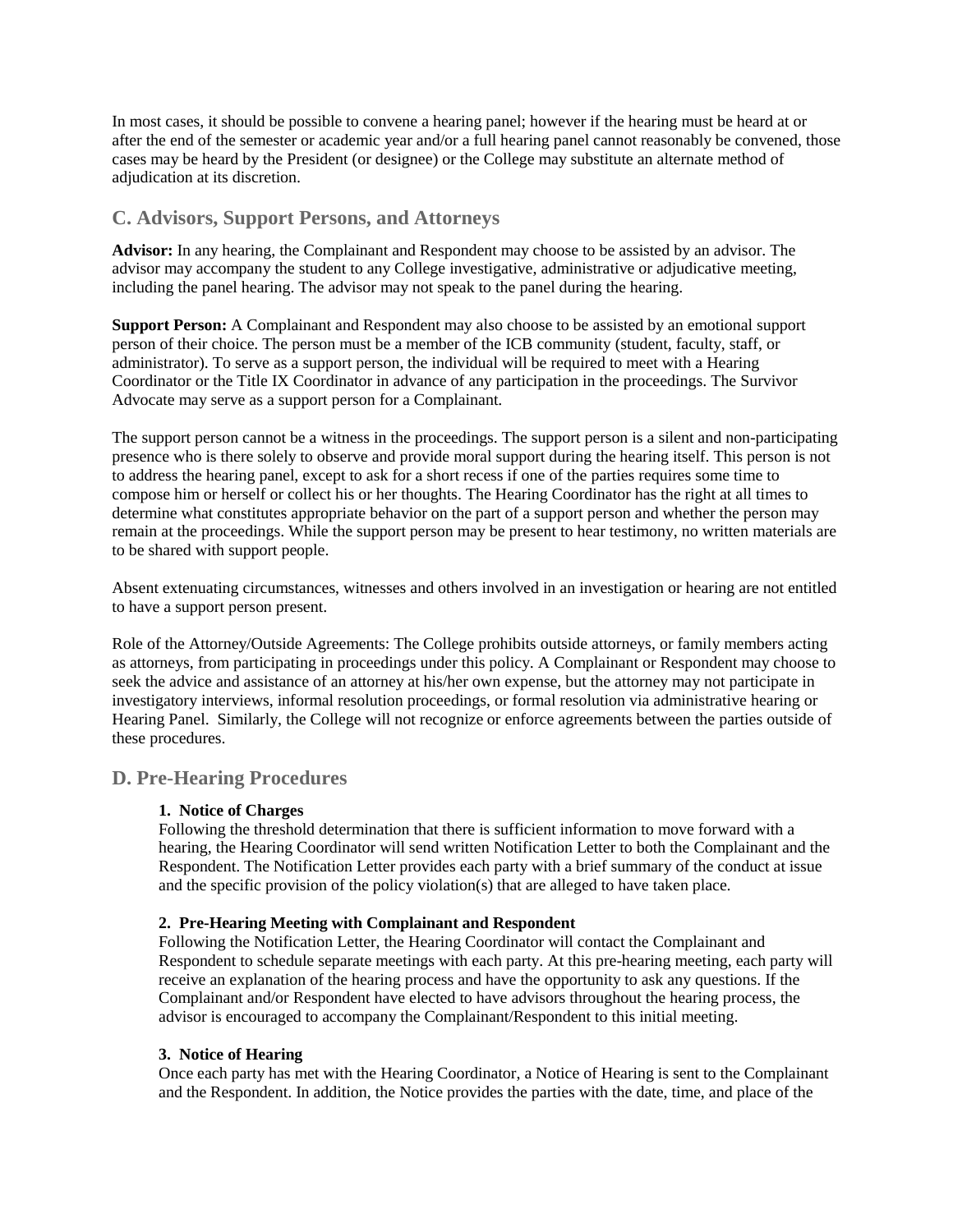hearing, as well as the name(s) of the person(s) hearing the case.

In general, the hearing will be scheduled within ten (10) business days of the date of the Notice of Hearing. Under extenuating circumstances, this time frame may be extended.

#### **4. Composition of the Hearing Panel**

The Complainant and the Respondent may submit a written request to the Hearing Coordinator that a member of the hearing panel be removed. The request must clearly state the grounds to support a claim of bias, conflict of interest or an inability to be fair and impartial. This challenge must be raised within two (2) business days of receipt of the Notice of Hearing. All objections must be raised prior to the commencement of the hearing. Failure to object prior to the hearing will forfeit one's ability to appeal the outcome based on perceived or actual bias.

#### **5. Pre-Hearing Review of Documents**

The Complainant and the Respondent will each have the opportunity to review all investigative documents, subject to the privacy limitations imposed by state and federal law, at least five (5) business days prior to the hearing. The investigative documents will include the investigation report, any witness statements or interviews, statements or interviews by both parties, and any other documentary information that will be presented to the hearing panel.

#### **6. Witnesses**

The Complainant, Respondent, and the hearing panel all have the right to call witnesses. Witnesses must have observed the conduct in question or have information relevant to the incident and cannot be called solely to speak about an individual's character.

In general, neither party will be permitted to call as a witness anyone who was not interviewed by the investigator as part of the College's investigation. If either party wishes to call witnesses, whether or not they were previously interviewed as part of the College's investigation, the following must be submitted no later than five (5) business days before the hearing to the Hearing Coordinator via e-mail or in hardcopy format:

- The names of any witnesses that either party intends to call;
- A written statement and/or description of what each witness observed, if not already provided during investigation;
- A summary of why the witness' presence is relevant to making a decision about responsibility at the hearing; and,
- The reason why the witness was not interviewed by the investigator, if applicable.

The Hearing Coordinator will determine if the proffered witness(es) has relevant information and if there is sufficient justification for permitting a witness who was not interviewed by the investigator. The Hearing Coordinator may also require the investigator to interview the newly proffered witness.

If witnesses are approved to be present, the Respondent and Complainant are provided with a list of witnesses and any relevant documents related to their appearance at the hearing no later than five (5) business days before the hearing. All parties have the opportunity to ask questions of witnesses (through the panel), regardless of who called them to the hearing.

#### **7. Relevance**

The Hearing Coordinator will review the investigative report, any witness statements and any other documentary evidence to determine whether the proffered information contained therein is relevant and material to the determination of responsibility given the nature of the allegation. In general, the Hearing Coordinator may redact information that is irrelevant, more prejudicial than probative, or immaterial.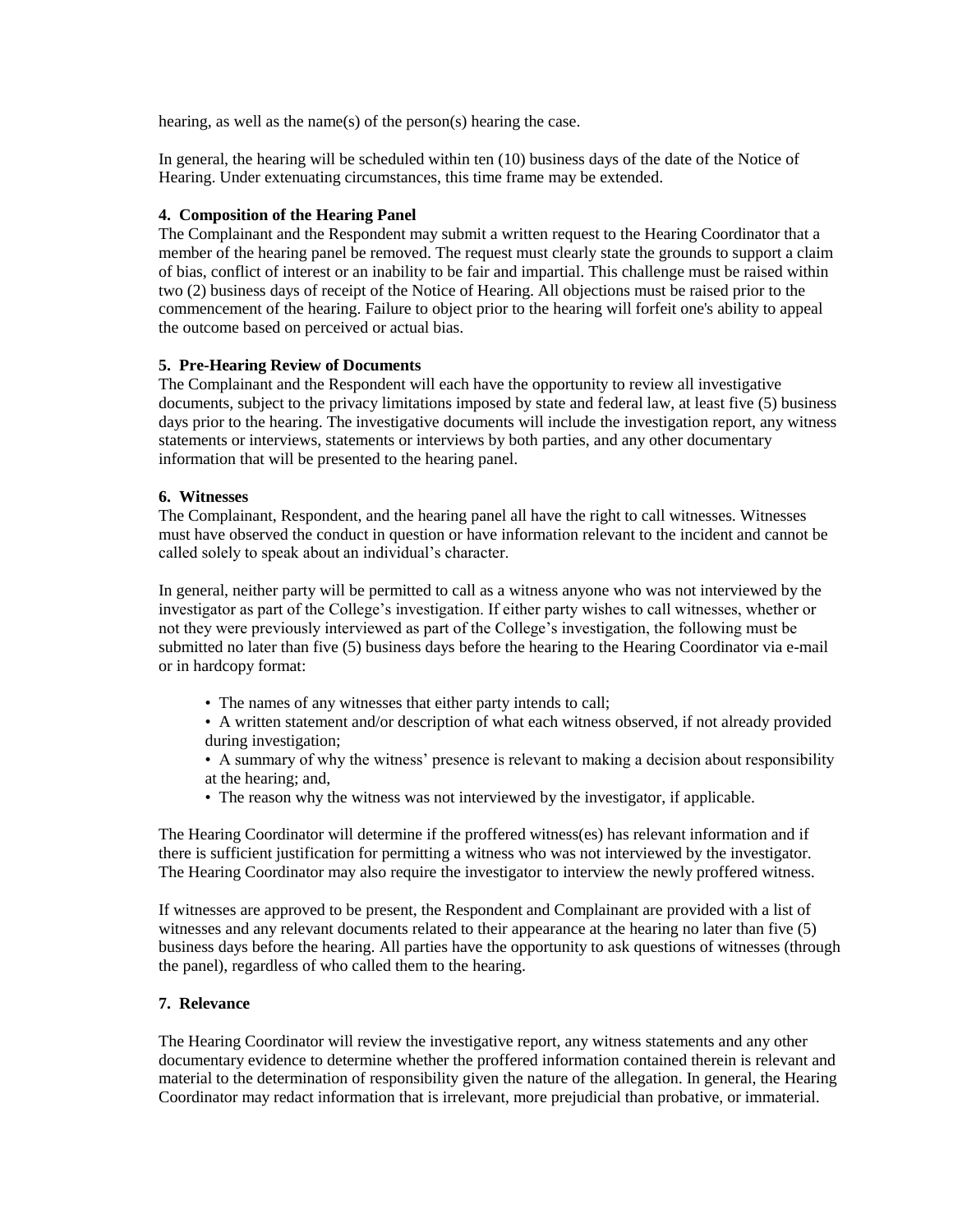The Hearing Coordinator may also redact statements of personal opinion, rather than direct observations or reasonable inferences from the facts, and statements as to general reputation for any character trait, including honesty.

#### **8. Prior Sexual History and/or Pattern Evidence**

*Prior Sexual History of a Complainant:* In general, a Complainant's prior sexual history is not relevant and will not be admitted as evidence at a hearing. Where there is a current or ongoing relationship between the Complainant and the Respondent, and the Respondent alleges consent, the prior sexual history between the parties may be relevant to assess the manner and nature of communications between the parties. As noted in other sections of this policy, however, the mere fact of a current or previous dating or sexual relationship, by itself, is not sufficient to constitute consent. Any prior sexual history of the Complainant with other individuals is typically not relevant and will not be permitted.

*Pattern Evidence by a Respondent:* Where there is evidence of pattern of conduct similar in nature by the Respondent, either prior to or subsequent to the conduct in question, regardless of whether there has been a finding of responsibility, this information may be deemed relevant and probative to the panel's determination of responsibility and/or assigning of a sanction. The determination of relevance will be based on an assessment of whether the previous incident was substantially similar to the conduct cited in the report and indicates a pattern of behavior and substantial conformity with that pattern by the Respondent. Where there is a prior finding of responsibility for a similar act of sexual misconduct, there is a presumption of relevance and the finding may be considered in making a determination as to responsibility and/or assigning of a sanction.

The College, through the Hearing Coordinator or Title IX Coordinator, may choose to introduce this information, with appropriate notice to the parties. Alternatively, a party may request in writing that information under this section be admitted. A request to admit such information must be submitted to the Hearing Coordinator. The Hearing Coordinator, in consultation with the Title IX Coordinator, will assess the relevance of this information and determine if it is appropriate for inclusion at the hearing.

To aid in an advance determination of relevance, the following must be submitted no later five (5) business days before the hearing to the Hearing Coordinator via e-mail or in hardcopy format:

- A written statement and/or description of the proposed information, if not already provided during investigation; and
- A summary of why this information is relevant to making a decision of responsibility at the hearing.

If this information is approved as appropriate for presentation at the hearing, the Respondent and Complainant will be provided with a brief description of the approved information no later than five (5) business days before the hearing.

#### **9. Request to Reschedule Hearing**

Either party can request to have a hearing rescheduled. Absent extenuating circumstances, requests to reschedule must be submitted to the Hearing Coordinator with an explanation for his or her request at least three (3) business days prior to the hearing.

#### **10. Consolidation of Hearings**

At the discretion of the Hearing Coordinator, in consultation with the Title IX Coordinator, multiple reports may be consolidated against a Respondent in one hearing, if the evidence related to each incident would be relevant and probative in reaching a determination on the other incident. Matters may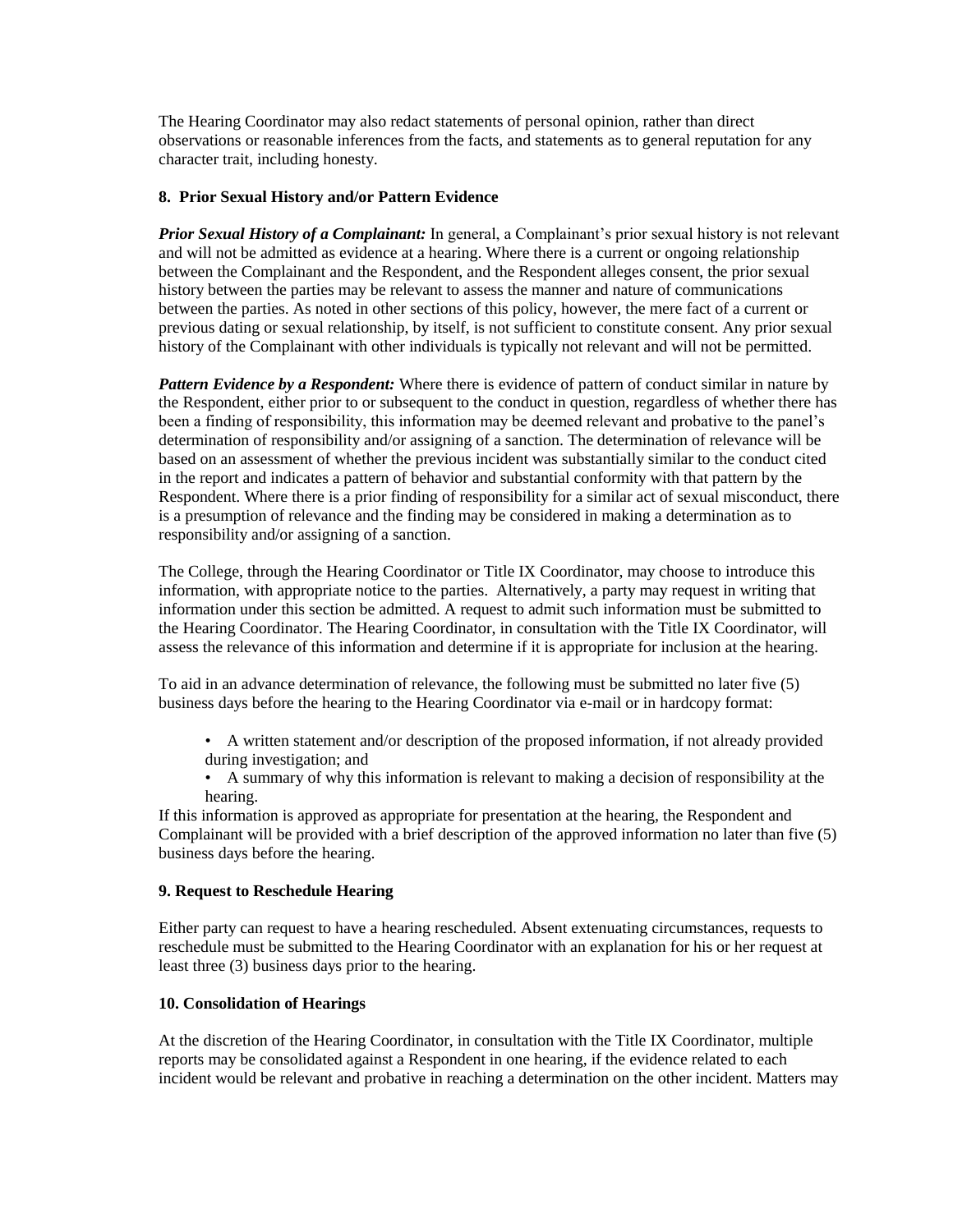be consolidated where they involve multiple Complainants, multiple Respondents, or related conduct that would regularly have been heard under the Code of Student Conduct.

#### **E. Hearing Panel Procedures**

#### **1. Attendance at Hearing**

If a party does not attend a hearing for any non-emergency or compelling reason, the hearing may be held in his/her absence at the discretion of the President.

A Respondent will not be permitted to withdraw from the College prior to the conclusion of an investigation or formal resolution under this policy. If a Respondent chooses not to participate, the College will move forward with the hearing and imposition of sanction, if any, in absentia. The Respondent's academic transcript will be marked Withdrawal Pending Disciplinary Action, or, if finally resolved in absentia, with the final outcome in accordance with regular practice under this policy.

A Complainant or Respondent may also request alternative testimony options that would not require physical proximity to the other party. Options include placing a privacy screen in the hearing room, allowing the Complainant or Respondent to speak outside the physical presence of the other by using relevant technology to facilitate participation. Any proposed alternative must be reviewed in advance of the hearing to ensure that it is consistent with the goals of a fair and equitable process. While these options are intended to help make the alleged Complainant or Respondent more comfortable, they are not intended to work to the disadvantage of the other party.

#### **2. Participants in Hearing Procedures**

The hearing panel is a closed hearing; it is not open to the public. The individuals who may appear before the hearing panel are: the Complainant; the Respondent; any individual serving as an approved advisor or support person; and any individuals appearing as witnesses. Attorneys, including family members acting as attorneys, are not permitted.

#### **3. Safeguarding of Privacy**

All parties involved in a hearing are required to keep the information learned in preparation for the hearing and at the hearing private. No copies of documents provided are to be made or shared with any third parties. All copies provided must be returned to the College at the conclusion of the hearing and any appeals. Any breach of this duty is subject to further disciplinary action by the College.

#### **4. Hearing Panel Procedures**

A hearing is not intended to be adversarial; rather, it is intended to be educational and developmental. The hearing is intended to provide a fair and ample opportunity for each side to present his/her account of the incident and for the hearing panel to determine the facts of the case, make a determination as to whether College policy was violated, and to recommend appropriate sanctions, if necessary. The hearing is an informal proceeding not comparable to a criminal trial; it is the mechanism by which the College assesses, and as appropriate, takes formal disciplinary action regarding a violation of College policy.

The hearing panel must review all pertinent information regarding the incident in question prior to the date of the hearing panel. Relevant information supporting the violation(s) alleged may be offered in the form of written statements, documents, items, or oral information from the Complainant, the Respondent, and witnesses.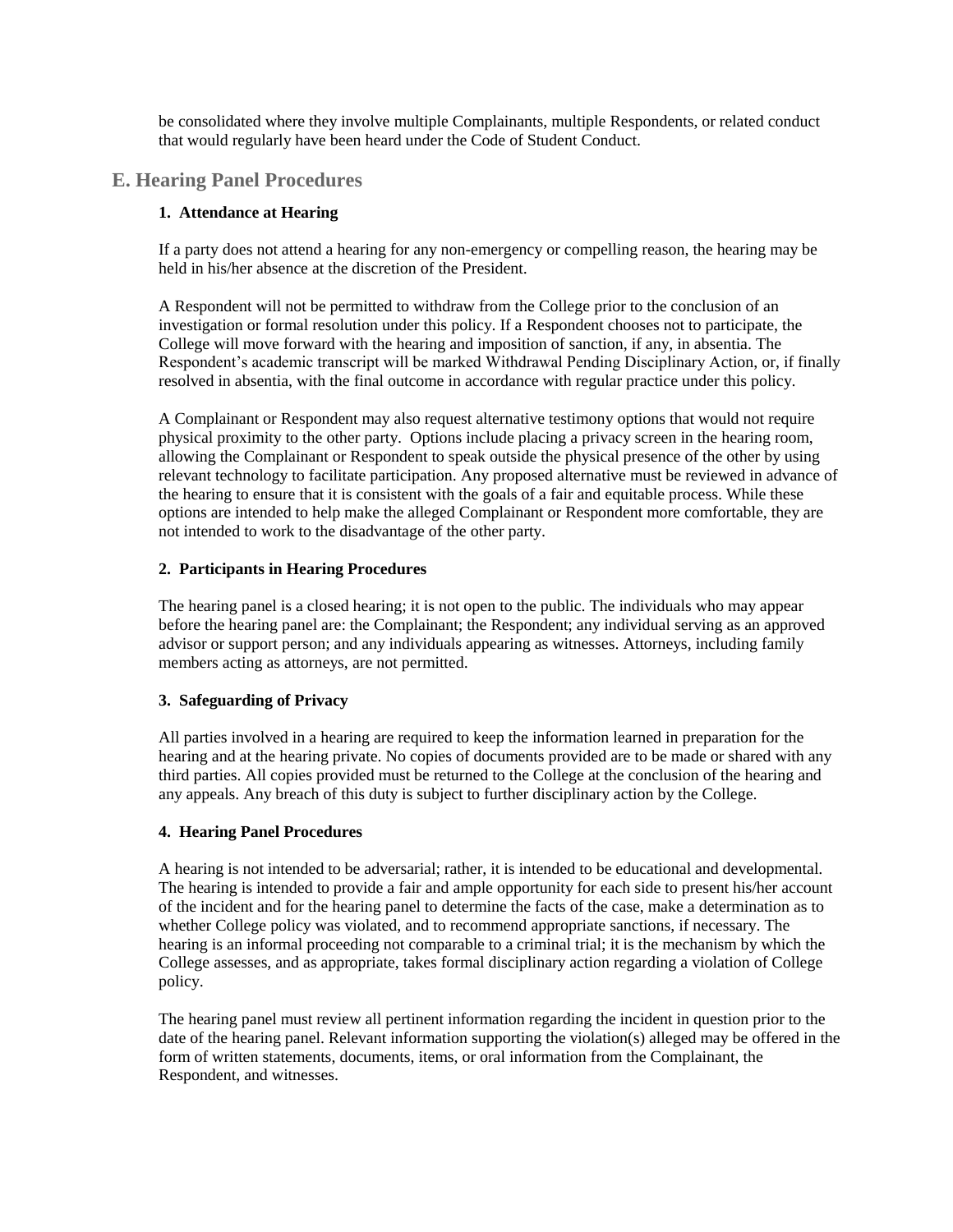A member of the panel will be designated as the panel chair. A hearing will be called to order by the panel chair. The Hearing Coordinator serves as a (non-voting) advisor to the hearing panel. The chair will explain the hearing process and will provide an opportunity to all parties to ask procedural questions prior to initial statements and the presentation of information.

The investigator will provide a brief opening statement summarizing the investigation. The opening statement should focus on the areas of agreement and disagreement in order to assist the hearing panel in prioritizing areas of inquiry. The hearing panel, Complainant, or Respondent may make brief inquiries of the investigator at this juncture, as there will be additional opportunity to ask questions of the investigator after the hearing panel has heard from the Complainant, the Respondent, and any witnesses.

The Complainant may supplement the information provided to the panel with a brief statement. This is not intended to be a retelling of the event. The hearing panel may pose questions to the Complainant, including questions suggested by the Respondent.

After the Complainant is finished, the Respondent will be given an opportunity, and is encouraged, to make a brief statement. The hearing panel may pose questions to the Respondent, including questions suggested by the Complainant.

The panel may hear from witnesses on behalf of the Complainant and the Respondent. Each witness will be questioned by the hearing panel, and, as appropriate, the Complainant and the Respondent. Under some circumstances, the Complainant or Respondent may be asked to present a list of written questions to the panel, who will determine the relevance of the questions and pose any questions deemed relevant.

The hearing panel, Complainant, and Respondent may then question the Investigator. The investigator is not permitted to offer an opinion on the credibility of any individual or as to the ultimate issue.

At the conclusion of the presentation of all witnesses, the Complainant and Respondent will each be given a brief final opportunity to address any outstanding issues of fact.

#### **5. Questioning of Witnesses**

It is the responsibility of the hearing panel to assure that the information necessary to make an informed decision is presented. The panel members may play an active role in questioning both parties and witnesses involved in the case. At times, the panel members may need to ask difficult or sensitive questions in order to understand areas of factual dispute or gain a full understanding of the context.

At no time will the complainant or the respondent be permitted to directly question one another. As outlined above, the parties may submit questions to the hearing panel in writing, which may be posed at the discretion of the hearing panel. Similarly, the panel members are under no obligation to allow either party to directly question witnesses, and the panel may require that questions to witnesses be submitted in writing.

Both parties are encouraged to prepare a written list of questions in advance. The parties may also submit questions in writing to the chair throughout the course of the hearing. The chair, in consultation with the panel, will determine the appropriateness and relevance of the questions.

Parties and other individuals who offer information at a hearing are expected to respond honestly, and to the best of their knowledge. The hearing panel reserves the right to recall any party or witness for further questions and to seek additional information necessary to make a decision.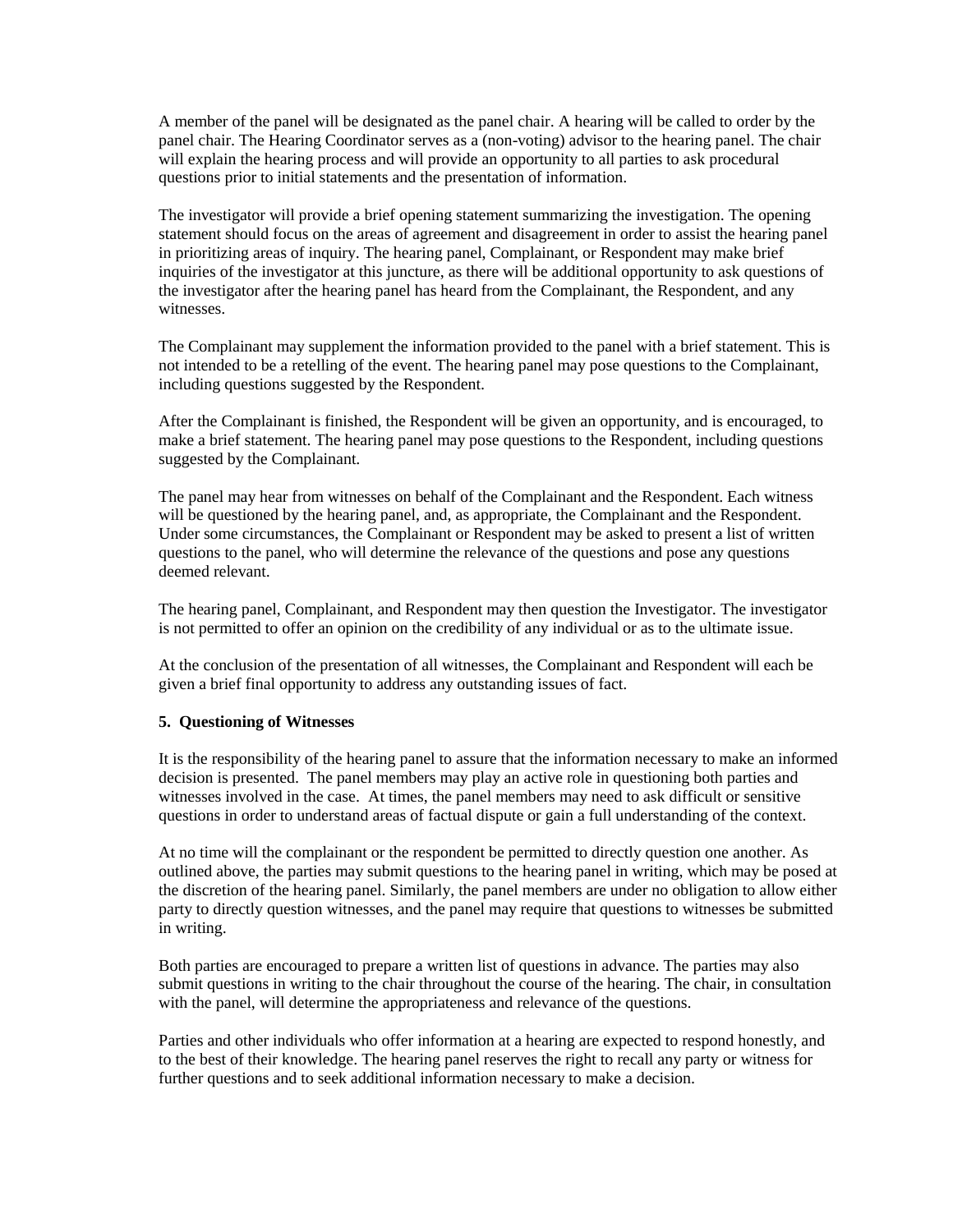#### **6. Deliberation**

After all of the information has been presented, all parties will be dismissed and the hearing will be formally concluded.

The panel members will conduct their deliberations in private. The panel must complete their deliberations within two (2) business days, but every attempt will be made to complete the deliberations promptly. The Hearing Coordinator may remain for deliberations, but may not participate in the deliberations and may not vote.

The hearing panel will determine a Respondent's responsibility by a preponderance of the evidence. This means that the hearing panel will decide whether it is "more likely than not," based upon all of the relevant information, that the Respondent is responsible for the alleged violation(s). The hearing panel must reach a decision on responsibility by majority vote. Only the decision on responsibility will be shared with the Complainant and the Respondent.

If the panel finds the Respondent responsible, the panel will then recommend appropriate sanctions to the Hearing Coordinator. The Hearing Coordinator, in consultation with the Title IX Coordinator, will review the recommendations and impose an appropriate sanction.

The findings of the hearing panel will be reduced to writing. The findings will detail the findings of fact and the basis/rationale for the decision of the hearing panel, making reference to the evidence that led to the finding.

#### **F. Sanctions**

A hearing panel that finds a Respondent responsible for a violation of this policy may recommend appropriate sanctions that may include, but are not limited to, those set forth below. Sanctions may be issued individually, or a combination of sanctions may be imposed. The Complainant and Respondent will each have the opportunity to present a written statement about impact and/or requested sanctions. The hearing panel will review these statements only if the Respondent has been found responsible for one or more violation.

In general:

- Any student who is determined to have committed sexual assault may receive a sanction ranging from suspension to expulsion.
- Any student who is determined to have committed non-consensual sexual contact or any other prohibited form of conduct may receive a sanction ranging from conduct warning to expulsion.

The hearing panel may deviate from the range of recommended sanctions, based upon a full consideration of the following factors: (1) the Respondent's prior discipline history; (2) how the College has sanctioned similar incidents in the past; (3) the nature and violence of the conduct at issue; (4) the impact of the conduct on the Complainant; (5) the impact of the conduct on the community, its members, or its property; (6) whether the Respondent has accepted responsibility for his actions; (7) whether the Respondent is reasonably likely to engage in the conduct in the future; (8) the need to deter similar conduct by others; and (9) any other mitigating or aggravating circumstances, including the College's values.

The hearing panel or Hearing Coordinator may also consider restorative justice outcomes that, taking into account the safety of the community as a whole, allows a Respondent to learn about the origins of his/her behavior, his/her responsibility for this behavior, and how s/he can change this behavior.

In appropriate cases, a panel may determine that the conduct was motivated by bias, insofar as a Complainant was selected on the basis of his or her race, color, ethnicity, national origin, religion, age, disability or other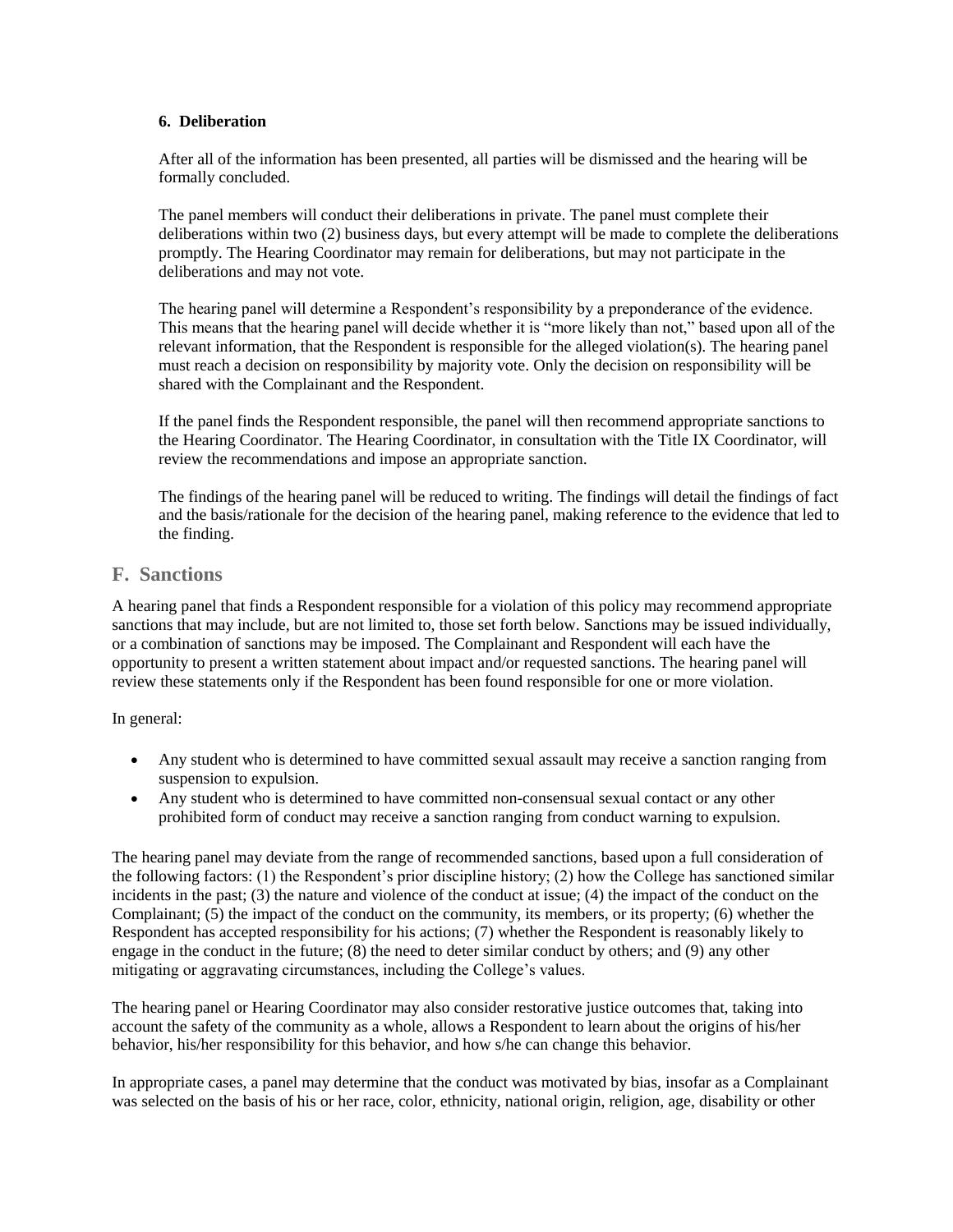protected class. Where the panel determines that student misconduct was motivated by bias, the panel may elect to increase the sanction imposed as a result of this motivation.

The hearing panel will make a recommendation about the appropriate sanction. The Hearing Coordinator, in consultation with the Title IX Coordinator, may affirm or modify the recommended sanction(s). The Hearing Coordinator and Title IX Coordinator will review the panel's recommendations and take reasonable steps to foster consistency for similar violations and circumstances.

Sanctions that may be imposed under this policy include:

**Warning:** Notice, in writing, that continuation or repetition of prohibited conduct may be cause for additional disciplinary action.

**Censure:** A written reprimand for violating the Code of Student Conduct or other College policy. This conduct status specifies a period of time during which the student's or organization's good standing with the College may be in jeopardy. The student is officially warned that continuation or repetition of prohibited conduct may be cause for additional conduct action including probation, suspension, or expulsion from the College.

**Disciplinary Probation:** Exclusion from participation in privileged activities for a specified period of time. Additional restrictions or conditions may also be imposed. Violations of the terms of disciplinary probation or any other College policy violations may result in further disciplinary action.

**Restitution:** Repayment to the College or to an affected party for damages resulting from a violation of this Code. To enforce this sanction, the College reserves the right to withhold its transcripts and degrees or to deny a student participation in graduation ceremonies and privileged events.

**Suspension:** Exclusion from College premises, attending classes, and other privileges or activities for a specified period of time, as set forth in the suspension notice. Notice of this action will remain in the student's conduct file. Conditions for readmission may be specified in the suspension notice.

**Expulsion:** Permanent termination of student status and exclusion from College premises, privileges, and activities. This action will be permanently recorded on the student's academic transcript.

**Revocation of Admission and/or Degree:** Admission to, or a degree awarded by, the College may be revoked for fraud, misrepresentation in obtaining the degree or violation of College policies, the Student Code of Conduct or for other serious violations committed by a student prior to enrollment or graduation.

**Withholding Degree:** The College may withhold awarding a degree otherwise earned until the completion of the process set forth in this Code, including the completion of all sanctions imposed, if any.

Other sanctions may be imposed instead of, or in addition to, those specified here. Service, education or research projects may also be assigned. More than one of the sanctions listed above may be imposed for any single violation.

#### **G. Outcome Letter**

The outcome of the hearing panel will be final and communicated to the Complainant and Respondent in writing, usually within four (4) business days from the date the hearing is concluded. The notification of each party should occur at or near the same time.

Both parties have the right to be informed of the outcome. In addition, the Respondent will be fully informed of any sanctions. For reports involving sexual violence, the Complainant will be fully informed of any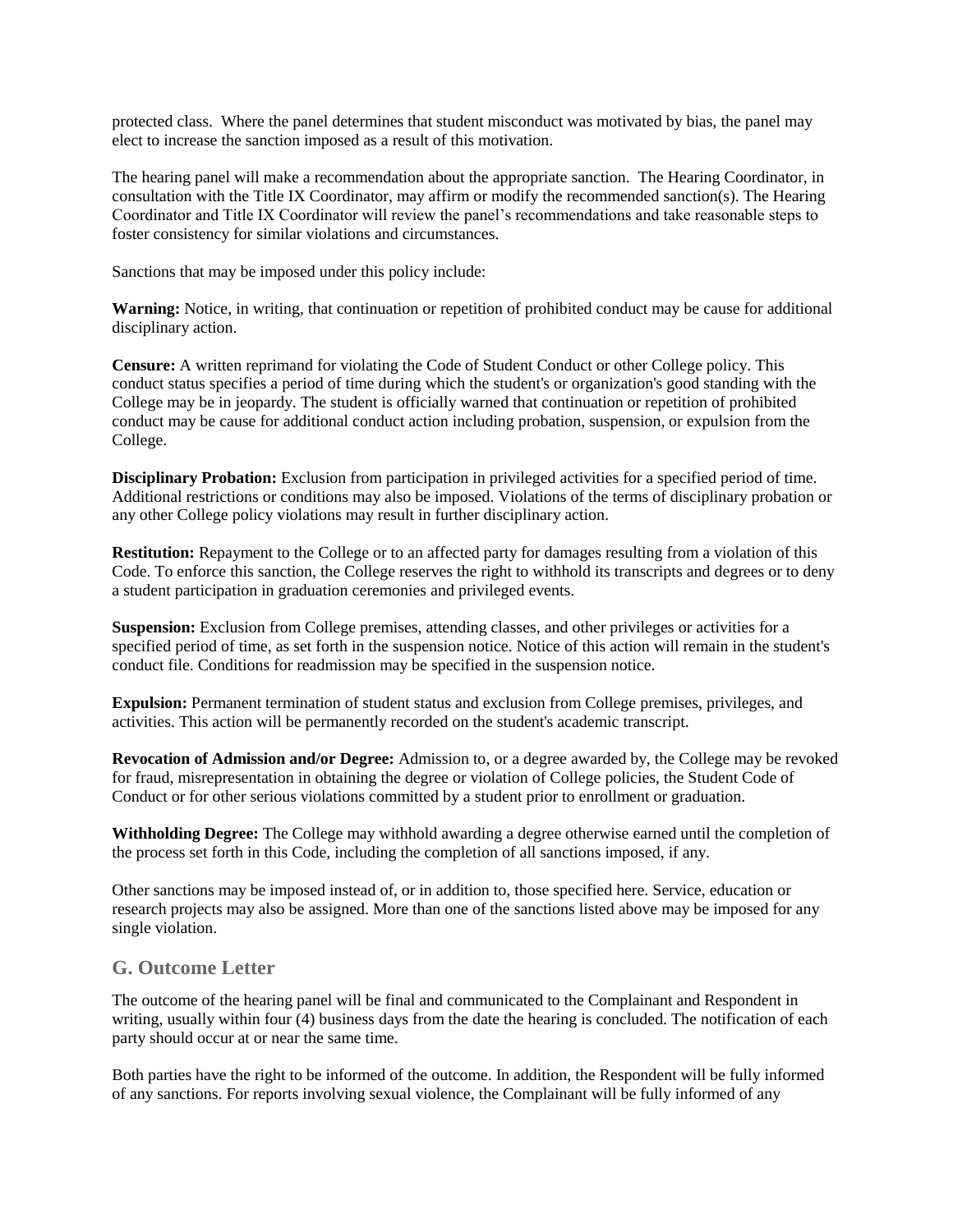sanctions. For all other reports under this policy, the Complainant will be informed of only those sanctions that directly relate to the Complainant, consistent with FERPA and other applicable law.

The imposition of sanctions will take effect immediately and will not be stayed pending the resolution of the appeal.

The College reserves the right to notify parents/guardians of dependent students regarding any health or safety risk, change in student status or conduct situation, particularly alcohol and other drug violations. The College may also notify parents/guardians of non-dependent students who are under age 21 of alcohol and/or drug policy violations. Where a student is not dependent, the College will contact parents/guardians to inform them of situations in which there is a significant and articulable health and/or safety risk. The College also reserves the right to designate which College officials have a need to know about individual conduct complaints pursuant to FERPA requirements.

#### **H. Appeals**

Either party may appeal the final outcome in writing to the President or designee (the "Appeals Officer"). The appeal will be conducted in an impartial manner by an impartial decision-maker. The appeal must be filed in writing within five (5) business days of receiving the written outcome. The appeal shall consist of a plain, concise and complete written statement outlining the grounds for appeal and all relevant information to substantiate the basis for the appeal.

The Complainant and/or Respondent may appeal only the parts of final outcome directly relating to him/her. Dissatisfaction with the outcome of the hearing is not grounds for appeal. The only grounds for appeal are:

- A procedural or substantive error occurred that significantly affected the outcome of the hearing (e.g. substantiated bias, material deviation from established procedures, etc.).
- New evidence, unavailable during the original hearing or investigation, that could substantially impact the original finding or sanction (a summary of this new evidence and its potential impact must be included).

The receipt of the appeal will be acknowledged in writing (which can include email). Each party will be given the opportunity to respond in writing to the other party's appeal. Any response by the opposing party must be submitted to the Appeals Officer within three (3) business days from receipt of the appeal. The appeals documents from each party will be considered together in one appeal review process.

In any request for an appeal, the burden of proof lies with the party requesting the appeal, as the original determination and sanction are presumed to have been decided reasonably and appropriately. The Appeals Officer shall first consider whether the appeal is timely filed and if so, whether the appeal is properly framed based on the two grounds. If the Appeals Officer determines that the appeal is not properly framed, the appeal will be denied.

If the appeal is based on procedural or substantive error, the Appeals Officer may return the complaint to the original hearing panel with instructions to reconvene to cure the error, or in rare cases where the error cannot be cured, the Appeals Officer can ask that a new hearing occur before a newly constituted hearing panel. In the case of new and relevant information, the Appeals Officer can recommend that the case be returned to the original hearing panel to assess the weight and effect of the new information and render a determination after considering the new facts. The reconsideration of the hearing panel is final.

Appeals are not intended to be full rehearing of the complaint (de novo). In most cases, appeals are confined to a review of the written documentation or record of the original hearing, and pertinent documentation regarding the grounds for appeal. This is not an opportunity for the Appeals Officer to substitute his/her judgment for that of the original hearing body merely because s/he disagree with its finding and/or sanctions. Appeals